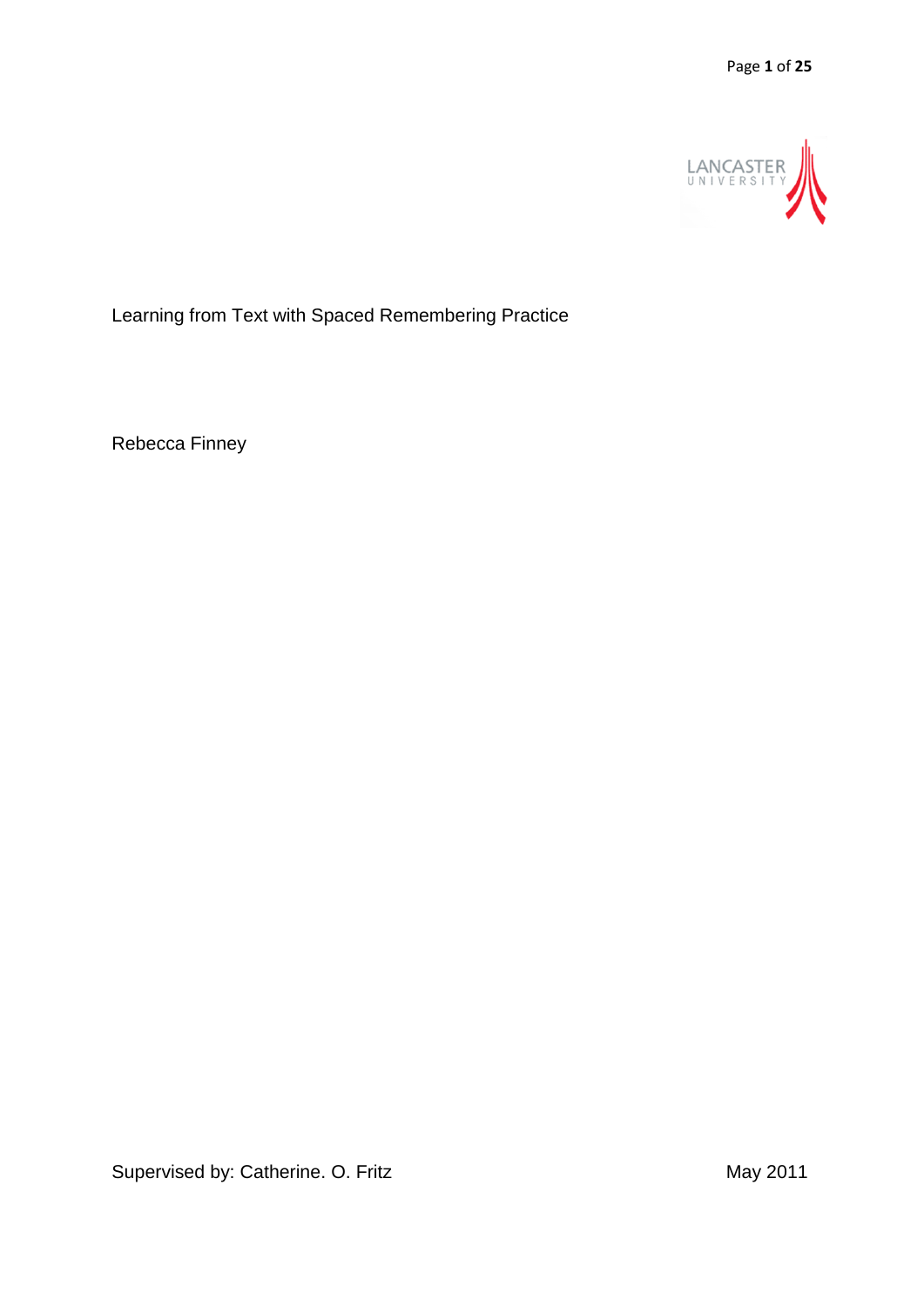Learning from Text with Spaced Remembering Practice

# **ABSTRACT**

The aim of the experiment was to determine the best ways for students to learn from text with spaced remembering practice. The within-participants design involved university students aged 18-22. Participants read a chapter in an initial study session and were tested on half the idea units immediately. The text was then split up into four sections and a condition was assigned to each part: expanding practice, uniformly spaced practice, single early test and single delayed test. Over the next 15 days, on days 2, 5, 7, 10 and 15, spaced online study sessions were completed which tested recall of the text and gave feedback. Four weeks later participants completed a short answer test to measure long-term recall of the whole text. More tests led to better long-term recall, but the effects of the time of the initial test and whether material had been immediately tested were non-significant. A single retrieval practice is more beneficial if taken early and an immediate test takes place after initial presentation. Conclusions were drawn that multiple retrieval attempts will increase long-term recall more than a single retrieval practice but one type of spacing of practice tests (either expanding or uniform) is not superior.

| l KEY    | <b>RETRIEVAL</b> | <b>LEARNING FROM</b> | <b>MEMORY</b> | <b>LEARNING FROM</b> |
|----------|------------------|----------------------|---------------|----------------------|
| I WORDS: | <b>PRACTICE</b>  | TEXT                 |               | <b>TESTS</b>         |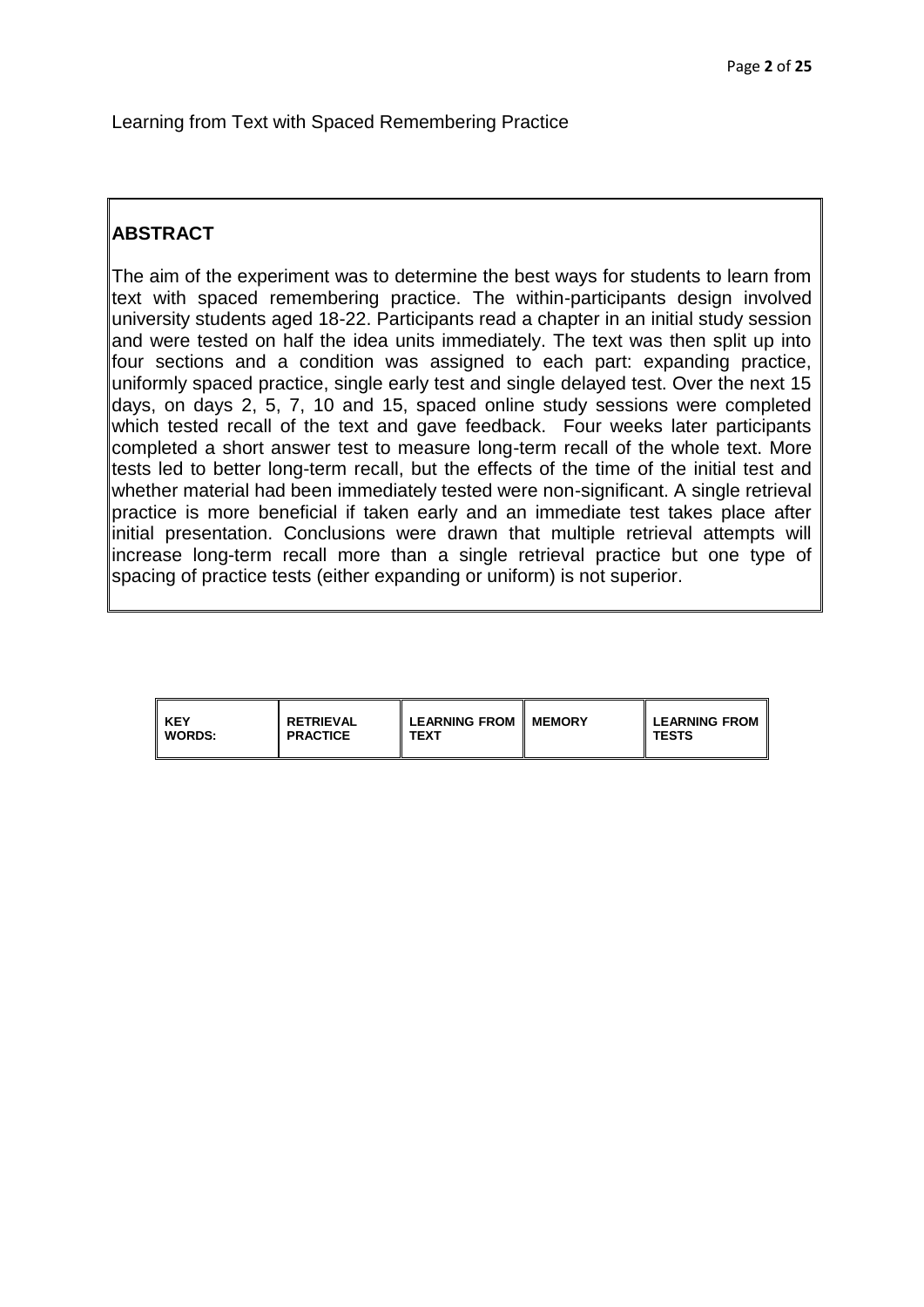#### **Introduction**

#### **Learning from Text with Spaced Remembering Practice**

Ebbinghaus (1885) was the first to experimentally demonstrate that rehearsal decreases forgetting. Following on from this, Thorndike's 'law of disuse' (1914) proposed that without rehearsal or revisiting, the association between the cue and the target (i.e. the thing to be remembered) would weaken. Bjork and Bjork (1992) expanded on this by highlighting the important distinction between the retrieval strength and the storage strength of a memory representation. Retrieval strength refers to how accessible the memory is at a certain time, often influenced by environmental cues, whereas storage strength describes how well established the memory is with related representations. If a memory has higher storage strength then the rate of decay, or weakening of the association, is slowed down. On the other hand, if something has low storage strength, such as newly presented information, then the rate of decay will be quite fast.

Bjork and Bjork (1992) propose that recall is determined by retrieval strength and storage strength has no direct effect on recall performance. Therefore, it is wrong to view retrieval failure as a weakness of the whole memory system. In fact, Bjork and Bjork (1992) suggest that losing retrieval access to information which is disused is actually an adaptive process due to the enormous storage capacity of long-term memory. For instance, when asked to give a current telephone number, it would not be useful for an individual to recall every phone number they have ever had. Therefore, decay of old phone numbers, which are no longer used, is part of an adaptive process, which prioritises and speeds up retrieval of current information. Furthermore, disused information is still stored and accessible with effortful retrieval if required in the future.

However, although there may be no limit of storage capacity, retrieval capacity may be limited due to several factors. For instance, following subsequent study as retrieval strength for newly studied items increases, there will be a corresponding loss in retrieval strength across previously studied items as effortful processing focuses on the new information. In addition, research has indicated that the ability to remember information may be largely cue dependent, with levels of recall increasing if the same cues are present as at initial encoding. For instance, Smith (1986) found that student's memory for information depended not only on study cues but also in the classroom they studied. Therefore, multiple opportunities for rehearsal in different contexts may help to reduce these types of restraints and strengthen retrieval capacity, as information is repeatedly processed and recall does not rely on one particular cue. For instance, Bjork and Bjork (1992) report that rehearsal in the form of successful recall of an item or simply re-studying can increase retrieval.

This finding that rehearsal is crucial to successful recall is crucial to efficient educational practice. Students are required to continuously take in information and are then expected to recall a large amount of learnt material after a prolonged time. In recent years, there has been increased interest in study skills and the best ways for student to learn and retain information (e.g. Hadwin & Winne, 2009). For instance, research such as Dempster (1997) has indicated that practice testing can improve later recall of material. Consequently, there has been much discussion and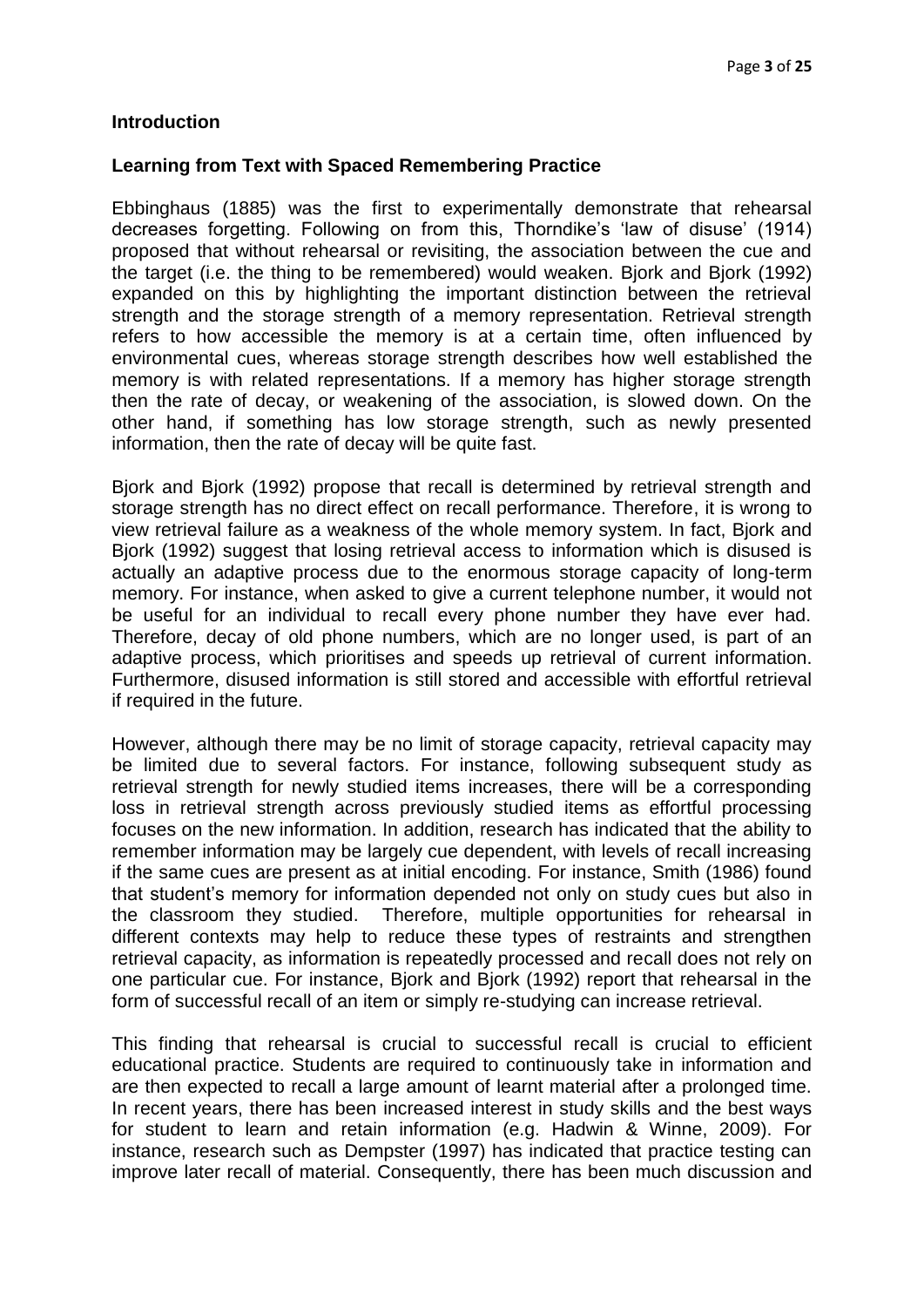further empirical work into the best ways for educators to give tests and for students to use testing as an aid to study. Much of this research has focused on the benefits of distributed compared to massed practice, the optimum delay between initial study and the initial practice session and the type of spaced practice schedule over a prolonged period.

#### **Testing and Generation Effect**

Research into the effects of tests on learning has implied that tests do more than simply test; they promote effective learning through a process of effortful retrieval. Fritz (2011) defines testing and generation effects as 'a benefit in later remembering as a result of producing an answer to a demand at an earlier time' (p. 200). Over the last few years, applied cognitive psychology has shown an increasing focus on the testing effect, although it has had a presence in psychological research for a long time. James (1890) suggested that the benefits of testing are based on the value of active repetition; effective learning happens through the practice of effortful retrieval. Similarly Mace (1932) states that 'active repetition is very much more effective than passive repetition' (p.39). For instance when studying for an exam, active repetition may refer to an attempt to recall information without direct reference to material, whereas passive repetition may simply involve re-reading given information. Abbott (1909) supported this theory, reporting that correctly recalling items on an intervening test led to generally better recall on a delayed test than if the items had just been restudied. Consistent findings have been replicated with a range of tests (e.g. free-recall, short answer, free recall etc.) and an array of learning materials (e.g. word lists, texts) many times since this early empirical work (e.g., Carrier and Pashler, 1992; Karpicke and Roediger, 2008; Spitzer, 1939).

There have been two hypotheses to explain the testing effect, as discussed by Dempster (1997). Amount of Processing Hypothesis is one theory that has been offered to explain the benefits of intervening tests. This proposes that tests act as simply additional study sessions by allowing more time for the information to be processed before the final test. However, the superiority of practice tests over extra passive study sessions suggests that the beneficial effects of testing are not just because of multiple presentations. Alternately, the Retrieval Hypothesis suggests that it is the actual process of retrieval, which accounts for the positive effects of tests, rather than just the time spent on processing the information. Bjork (1975) explains this in terms of Craik and Lockhart's level of processing theory (1972). As with encoding, Bjork (1992) proposes that retrieval under conditions that require little effort can be detrimental to long term retention due to only a surface level of processing. On the other hand, retrieval of information, which involves complex processes, and higher levels of engagement will lead to easier retrieval in the long term. This is illustrated by Glover (1989), who found that cued recall tests had a smaller facilitative influence on later recall than a free recall test, but a greater influence than a recognition test.

The process of generation has also been linked with effective practice. For instance, Chi, de Leeuw, Chiu and Lavancher (1994) reported that students who spontaneously generated self-explanations of given examples were the most successful at solving problems in a later test. In contrast to re-reading, practice tests require generation and therefore deeper levels of processing and a greater memory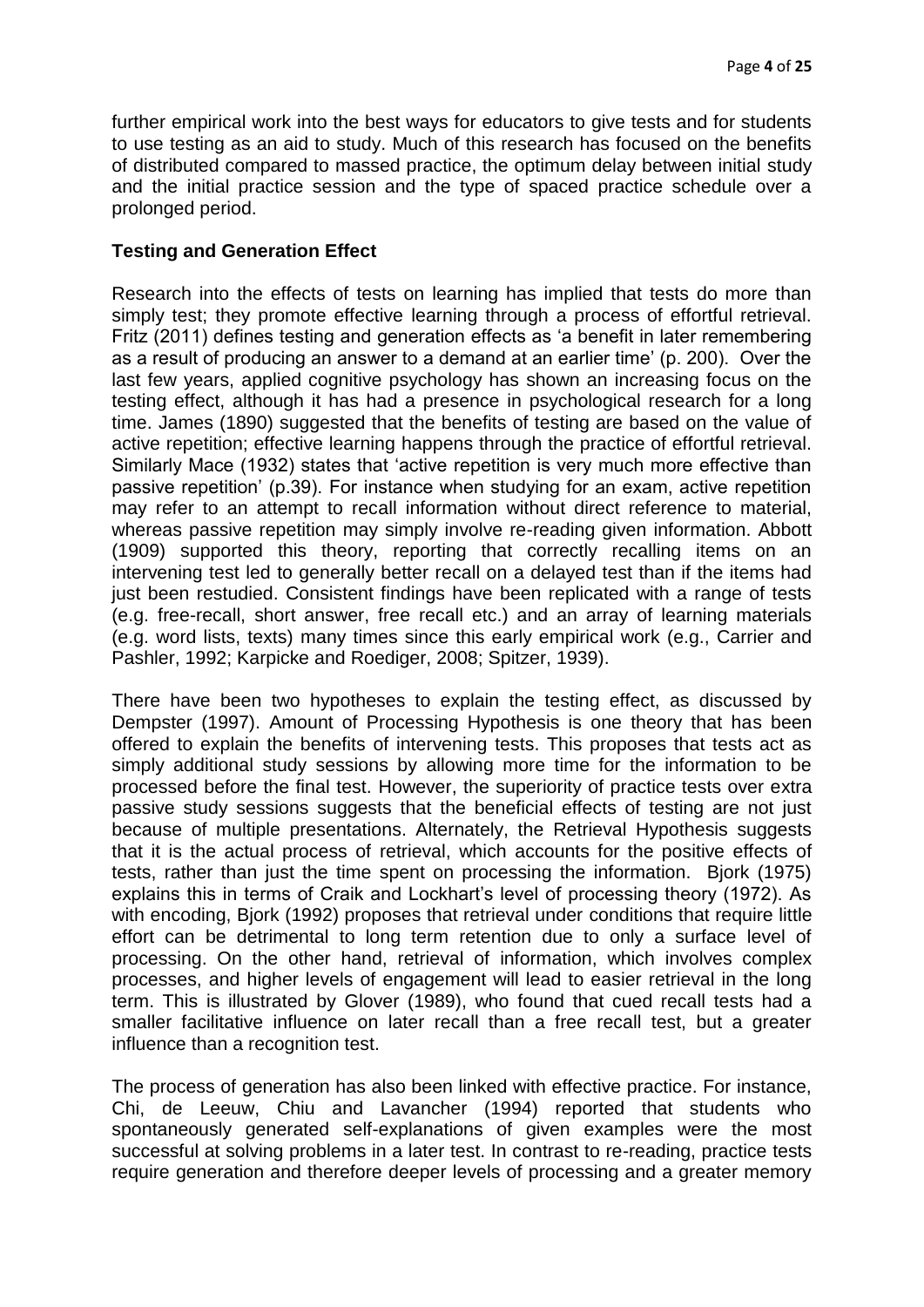for information. Research applying testing and generation effects to educational settings has supported these claims. Jones (1923) reported that scores were 50% higher on criterion tests occurring three days to eight weeks later when practice tests immediately followed a lecture. More recently, Fritz and Morris (2003) obtained similar results by embedding practice tests in a second year university statistics course. At the end of each lecture, students were given either a short answer test or a review of the key points. Results showed that having a test was more beneficial than just reviewing a list of key points.

#### **Spacing Effect (Distributed vs. Massed Practice)**

In light of the large amount of empirical work supporting testing effects, there have been criticisms that educators are not fully recognising the significant effect testing can have on the learning process (e.g., Bjork, 1975; Dempster, 1997). However, there is much debate as to how tests should actually be delivered: Should pupils be tested on everything once at the end of each term (massed) or should they have a series of shorter tests spaced throughout the term (distributed)? In experiments investigating the benefits of massed versus distributed practice, the same amount of time is given to rehearse the information, it is just presented differently. For instance, a text may be assigned for half of the participants to review in a single session, whereas for the other half this time may be divided into several smaller review sessions. Despite massed and distributed items receiving the same amount of study time, spaced items are generally better recalled than massed items. The spacing effect (e.g., Delaney, Vekoeijen and Spirgel, 2010) refers to the finding that memory performance is superior when practice sessions are separated by other events or items (distributed practice) than when practice sessions follow immediately after one another (massed practice). Ebbinghaus (1885) recognised the positive effects of distributing practice compared to massed practice and these original findings have been repeatedly confirmed and extended since. Reviews by Dempster (1997) and Raaijmakers (2003) have indicated that the spacing effect occurs with a large range of testing procedures, materials and participant populations.

The Spacing Effect has been applied to educational practice, with many academics supporting learners spacing their study practice. For instance, Rohrer and Taylor (2007) investigated distributed learning in terms of shuffling mathematics problems in textbooks. Following mastery of solving one kind of problem, college students were given subsequent practice problems in either a massed format in a single session (as do standard textbooks) or spaced across multiple sessions. Rohrer and Taylor (2007) reported that those receiving spaced practice problems performed better on a test given 1 week later. Nevertheless, most distributed practice studies have taken place over a very short period of time, with a spacing gap of seconds and minutes rather than days, hours or months. Therefore, there is little valid evidence to apply the spacing effect to real-life contexts and educational practice. However, research such as Karpicke and Roediger (2010) and Cepeda, Coburn, Rohrer, Wixted, Mozer & Pashler (2009) has recognised this hole in the literature and conducted several experiments with practice sessions over a period of days and test delays weeks and in the case of the latter up to 6 months later. Both experiments reported benefits of spacing study and practice sessions.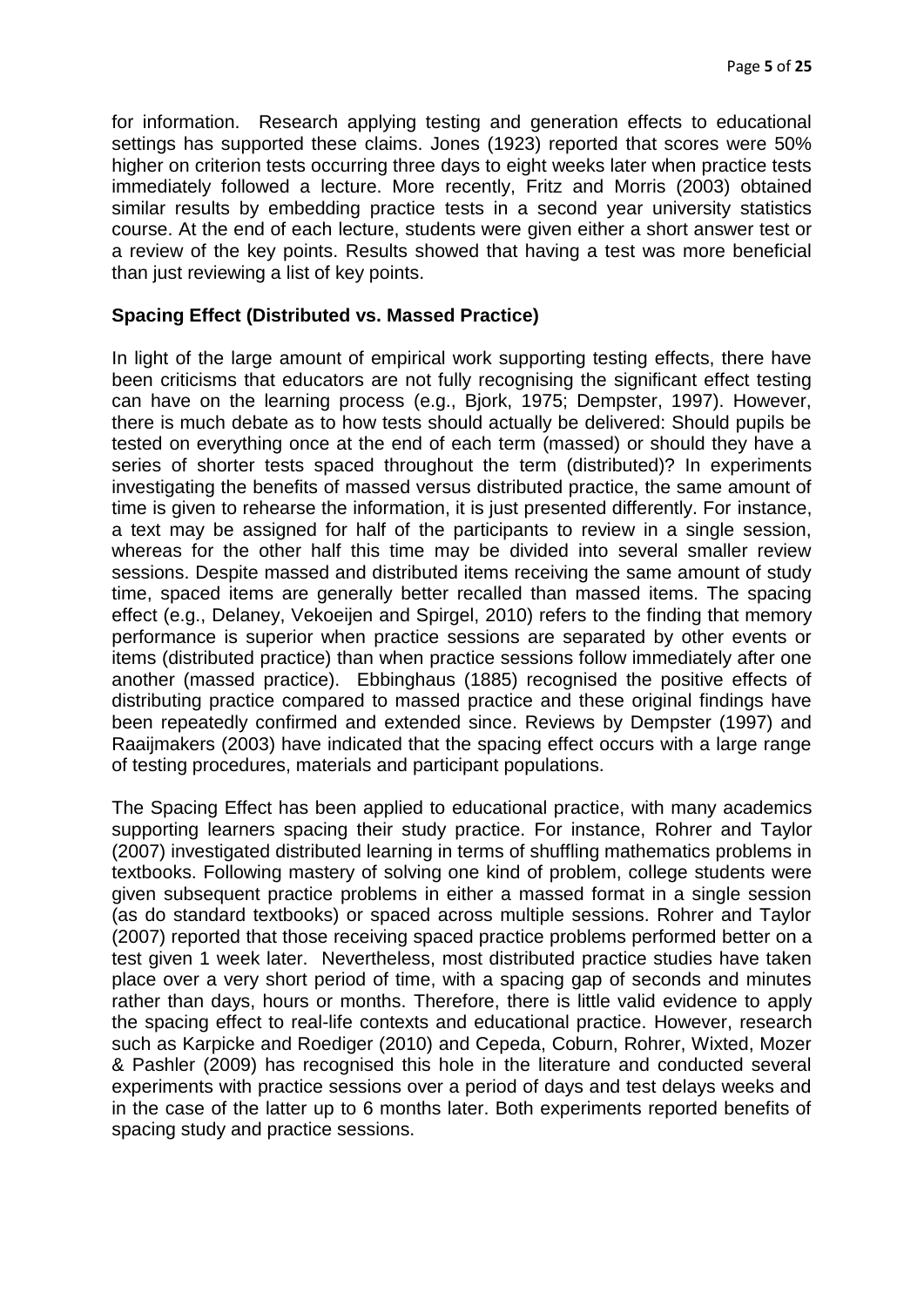### **Time of initial learning**

Research with varied schedules of testing has suggested that certain positioning of practice tests may be more beneficial than others. Early work by Spitzer (1939) investigated whether the time of the first test had on an effect on learning from text with primary school aged children. Each child had to read a factual article and then was tested at various intervals one or more times. It was reported that if the initial test occurred 1 and 7 days after reading final test scores were 15 to 30 percent higher than if the initial test took place after 14 or 21 days. Karpicke and Roediger (2007) found similar advantages to an early first test, reporting enhanced short-term accessibility during the learning phase on an immediate test. However if the first test was delayed Karpicke and Roediger (2007) reported that recall was higher on a test 2 days later than the early initial test condition. Examining the effect of the spacing gap on recall of foreign words, facts and names, Cepeda et al. (2009) reported an optimal gap improved final recall by 150%. The pattern of results from their first experiment is shown in Figure 1. Final test marks showed a clear benefit of spacing practice, with an optimal gap of 1 day. As the gap then increased from a single day, final test marks began to show a relatively steady decline.



# **Figure 1: How retention is affected as gap is increased from 5 minutes to 14 days for a test delay of ten days**

Biork (1999) suggested that key to effective learning is 'desirable difficulty'. Although some conditions may produce weak learning to begin with, long-term retention is often greater. Therefore, initial performance is not necessarily reflective of learning over time. For instance, an immediate massed test may be more beneficial in the short-term, but spaced repetitions are more desirable for delayed recall. Bjork (1999)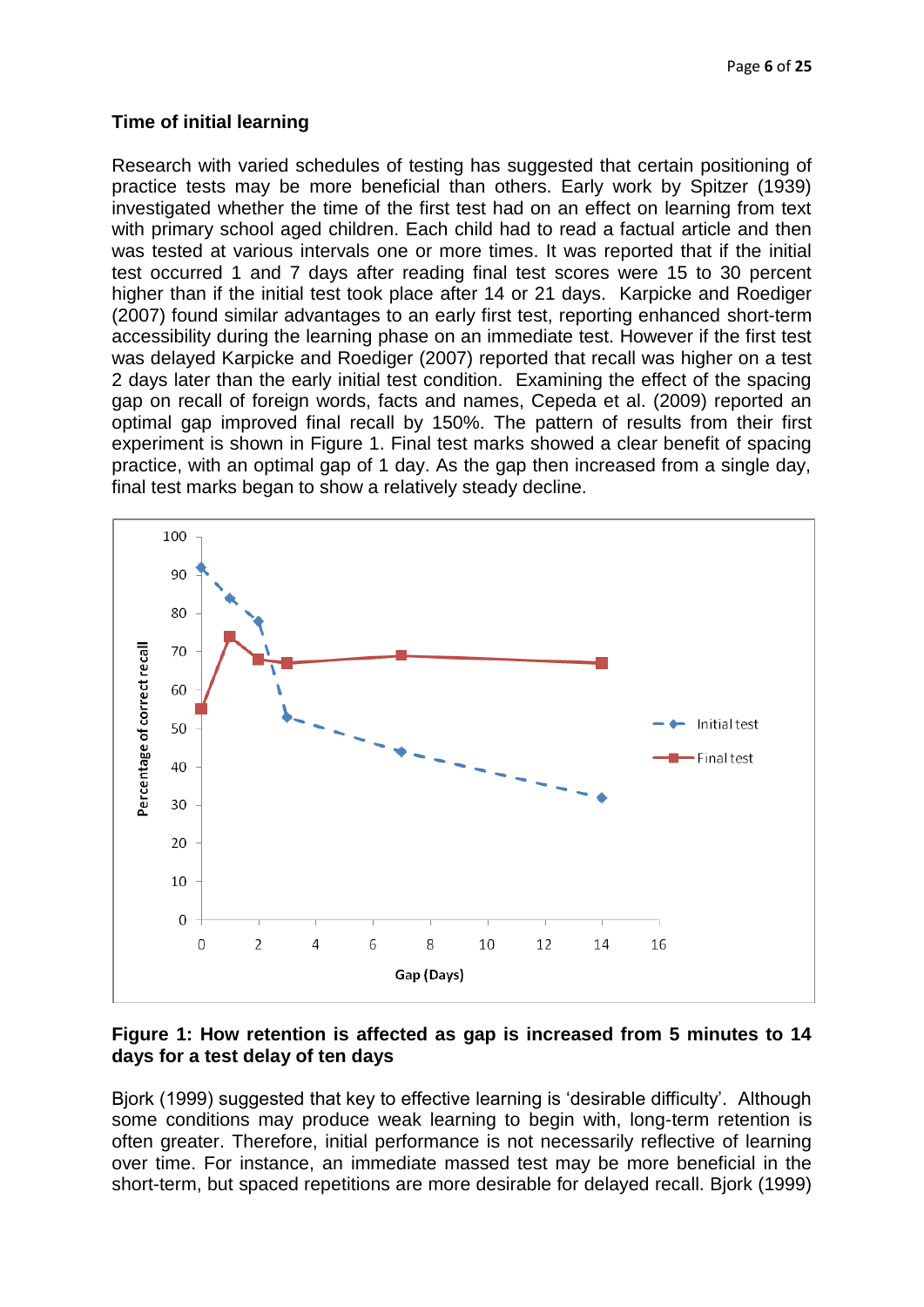suggests that initial difficulty leads to more effortful learning overall and therefore is more beneficial in the long-term. Consequently, early initial practice may be more beneficial if learning is to be tested soon after practice, but if recall is required after a longer period of time a delayed initial practice test is most effective. However if the level of difficulty is set too high, that is, if the initial test is too delayed, recall will decrease as forgetting occurs before initial learning takes place.

#### **Types of Spacing/Distributed Practice**

Other research has investigated the most beneficial spacing practicing schedule when there is more than one practice test. This area of research has aimed to determine the optimum recall delay between each practice test. Landauer and Bjork (1978) suggested expanding retrieval practice is the best way to space practice. This involves retrieving information soon after study and then gradually increasing the spacing between repeated practice sessions. The success of expanding spaced schedules is based on a combination of retrieval success and retrieval difficulty, due to the number of tests, the time of the initial test and the delays between each practice session. An early test promotes retrieval success by consolidating learning and gradually increasing the space between practices increases retrieval difficulty, replicating the benefits of a delayed test. Landauer and Bjork (1978) reported that in various tasks of remembering names the expanding spaced schedule produced significantly higher final test results and therefore an overall greater level of learning than uniform spaced schedules.

However since then there has been a limited amount of research, which directly compares the effectiveness of expanding and uniform spaced schedules. In a review by Balota, Duchek and Logan (2007) it was reported that in a lot of studies it was not clear whether it was the particular spacing schedule of testing, which had positive effects on retention, or whether it was repeated testing or spaced testing. A large amount of empirical work has tended to focus on the benefits of expanding spaced schedules over massed retrieval practices. Rea and Modigliani (1985) investigated the effects of expanding test schedules with schoolchildren as they learned multiplications and spellings. However the control condition was massed testing, not equally spaced testing and therefore their study showed a general superiority of spacing rather than specifically of expanding spaced practice. Similarly other research has compared expanding testing schedules to simply expanding study sessions. Conclusions were drawn that expanding schedules were better when they involved tests rather than re-study sessions, yet there was no type of uniform spaced condition. For instance, Morris and Fritz (2000, 2002) investigated a technique for learning the names of a medium sized group of people based on an application of expanding retrieval practice. Greater recall of people's names was reported following the 'name game' compared to the no-retrieval condition, after delays of 30 minutes and 2 weeks. However this simply demonstrates the presence of a testing effect, highlighting the benefits of active recall rather than demonstrating a specific benefit of expanding retrieval practice.

Yet in 1992, Shaughnessy and Zechmeister were able to replicate the findings of Landauer and Bjork (1978), demonstrating a small but positive effect of expanding over uniform retrieval schedules shortly after presentation. However generally empirical evidence investigating the effectiveness of different types of spaced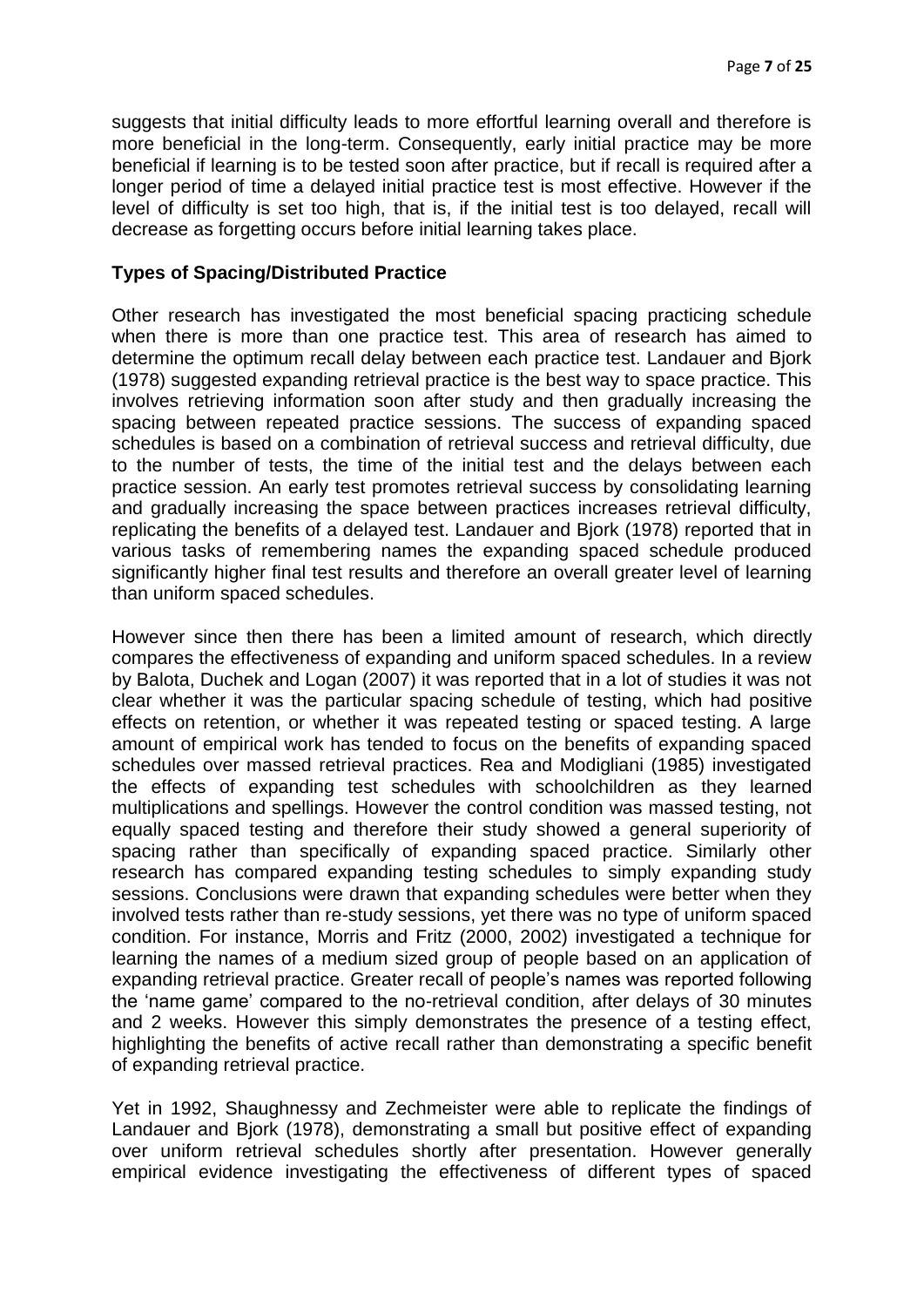practice schedules has yielded mixed results. In a series of follow up experiments Cull, Shaughnessy and Zecmeister (1996) presented mixed results of the superiority of expanding schedules. In only 2 out of the 5 experiments a significant positive effect of expanding over uniformly spaced practice was reported. Furthermore, Carpenter and Delosh (2005) reported that equally spaced schedules were in fact better than expanding. Support for the superiority of uniformly spaced practice schedules have tended to be reported where long-term retention is assessed after a significant delay. For instance Cull (2000) found there to be greater recall in the uniform condition after a delay of 3 and 8 days.

#### **Learning from text**

Although there has been a lot of research in this area, it has tended to focus on word pairs and remembering short chunks of information. Although this type of study can be applied to learning a foreign language (e.g. Morris & Fritz, 2006), on the whole there is limited work focusing on learning from longer texts. Furthermore, although some recent studies have investigated the effect of spaced rereading (Rawson & Kintsch, 2005) and retrieval practice (Roediger & Karpicke, 2006) there has been a lack of research exploring how different types of spacing practice influence learning from text.

However Karpicke and Roediger (2010) recognised this gap in empirical work and investigated the effects of varied spaced practice on learning from text. In experiment 1 undergraduates read two short text passages displayed on a computer screen. In this same session participants practiced remembering the material three times without feedback. Between the practices participants completed a filler task. How the practice recall tests were spaced in the initial learning session was manipulated with four conditions: immediate-expanding, immediate-equal, delayedexpanding and delayed-equal. In a free recall test one week later those who completed an immediate initial recall test performed better than those who had taken a delayed initial test. However there was no reported significant effect for the actual spacing of practice tests.

Experiment 2 sought to replicate the results of Experiment 1 but correct several of its problems. For instance, Karpicke and Roediger (2010) identified a need to have a more distinct separation of the position of the first test from the spacing of the repeated test. Consequently, in experiment 2 the position of the first test and the spacing of practice schedules were factorially crossed so that there were 4 practice schedules: 0-1-2-3, 0-2-2-2, 2-1-2-3 and 2-2-2-2. Control conditions were also included: no practice, a single immediate practice and a single delayed practice. Practice conditions were also crossed with a feedback manipulation. Scores on the final test a week later indicated a significant testing effect in that passages, which had not been previously tested, were less well recalled than passages, which had been tested four times. Feedback was also reported as beneficial to the learning process. For the groups who received feedback, having a delayed first test produced significantly greater recall whereas for the non-feedback groups the position of the first test did not have a significant effect on recall. In addition whether the practice schedule was expanding or uniform had no significant effect.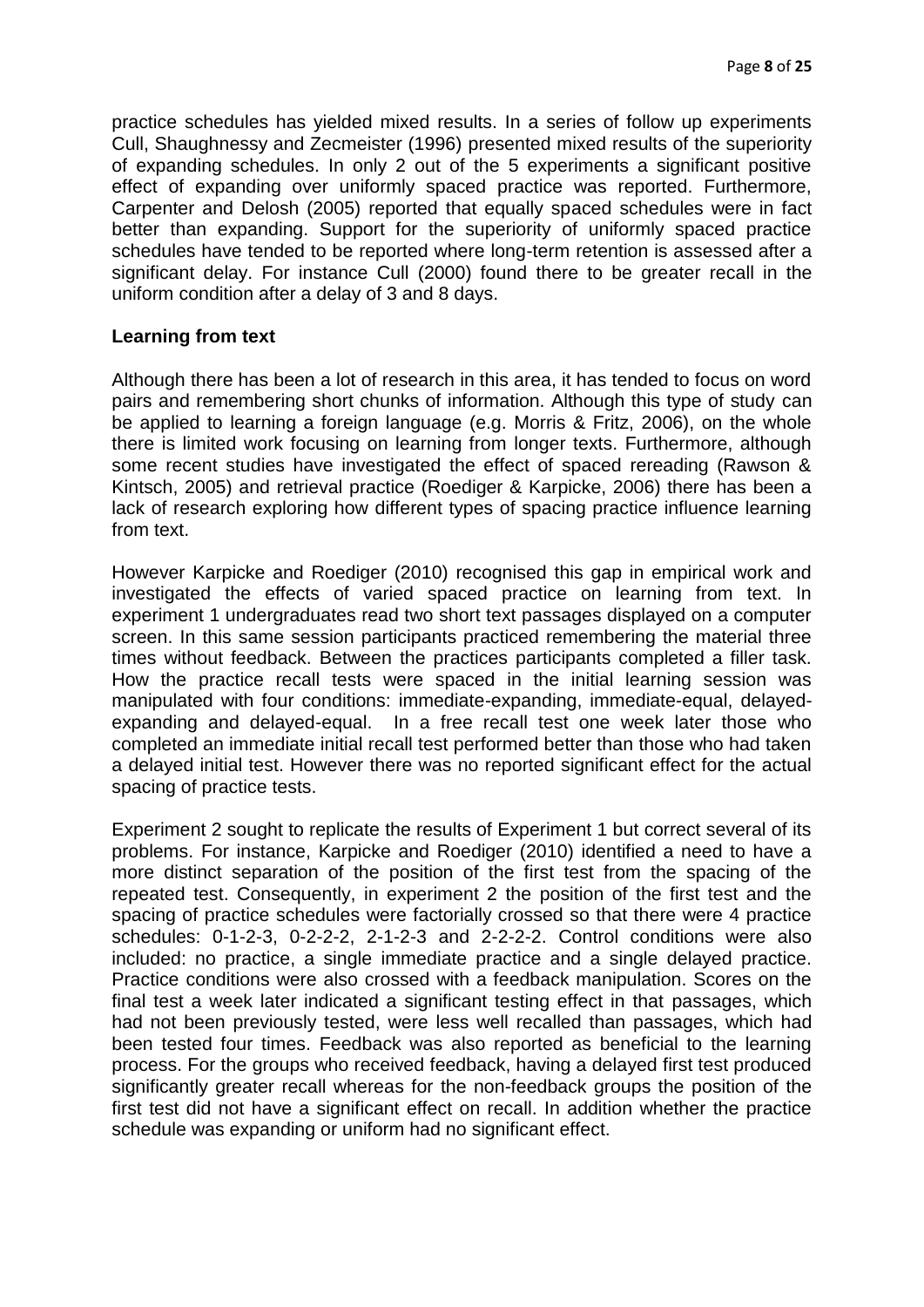Overall Karpicke and Roediger (2010) drew out four main conclusions. Firstly that there is a testing effect, as taking a test was found to enhance long-term recall better than re-reading the text. Secondly repeated retrieval attempts produced greater longterm retention than taking a single test. Thirdly testing with feedback, such as restudying the information, produces better retention than testing without feedback. Finally, expanding and uniform spaced practice schedules produce no significant differences in terms of final recall.

The present research project aimed to replicate Karpicke and Roediger's (2010) study with a few changes. This study aimed to investigate whether the actual spacing schedule of practice tests, in terms of the number of practice tests and the time of the initial practice test, has a significant effect on long-term recall. Taking into consideration Karpicke and Roediger's (2010) findings, feedback was included for all practice tests. However the study also aimed to look at whether an immediate test as a comprehension check, without feedback, would affect final recall, despite any differences in the following practice schedules.

In addition the present research addressed some key methodological criticisms, which limit the extent to which Karpicke and Roediger's (2010) findings can be validly applied to a real-life educational context. Firstly with Karpicke and Roediger (2010) the intervals between practices and the timescale of the whole study were trivial and unrealistic when compared to real undergraduate study schedules. The study sessions and filler tasks were each only four minutes long and the whole practice schedule only took an hour to complete. The final test took place one week later and only took 8 minutes. University students are expected to study over a much longer period of time, often having an hour's lecture on a particular topic and then are required to sit an exam on it several weeks later. In the present research practice sessions were spaced over 15 days and the final test took place four weeks after the initial study session and took on average 30 minutes to complete. Participants were given as much time as the needed to complete each practice session (test and feedback). This reportedly took approximately 15-20 minutes to complete each session.

Secondly Karpicke and Roediger (2010) did not use materials, which were an appropriate level of complexity to replicate undergraduate study. The texts used were brief passages taken from Encyclopedia Britannica on single topics just over 150 words in length. Therefore the actual material, which participants were required to practice and recall was considerably shorter, contained fewer concepts and was overall easier to understand and learn than texts, which undergraduates normally encounter. For this research the text used was a chapter from an academic book, 4000 words long. In addition the way participants initially studied the text was adapted to be more realistic. In Karpicke and Roediger (2010) the text was always read from a computer screen, however as this may not have been participants usual study method this may not have reflected realistic learning. In this study participants were encouraged to read the text in their usual style, for instance, underlining, highlighting or making notes to control such confounds.

Thirdly, although Karpicke and Roediger (2010) reported that feedback had an effect, the validity of these claims can be questioned, as it was not realistic feedback. Karpicke and Roediger (2010) gave participant feedback by allowing participants one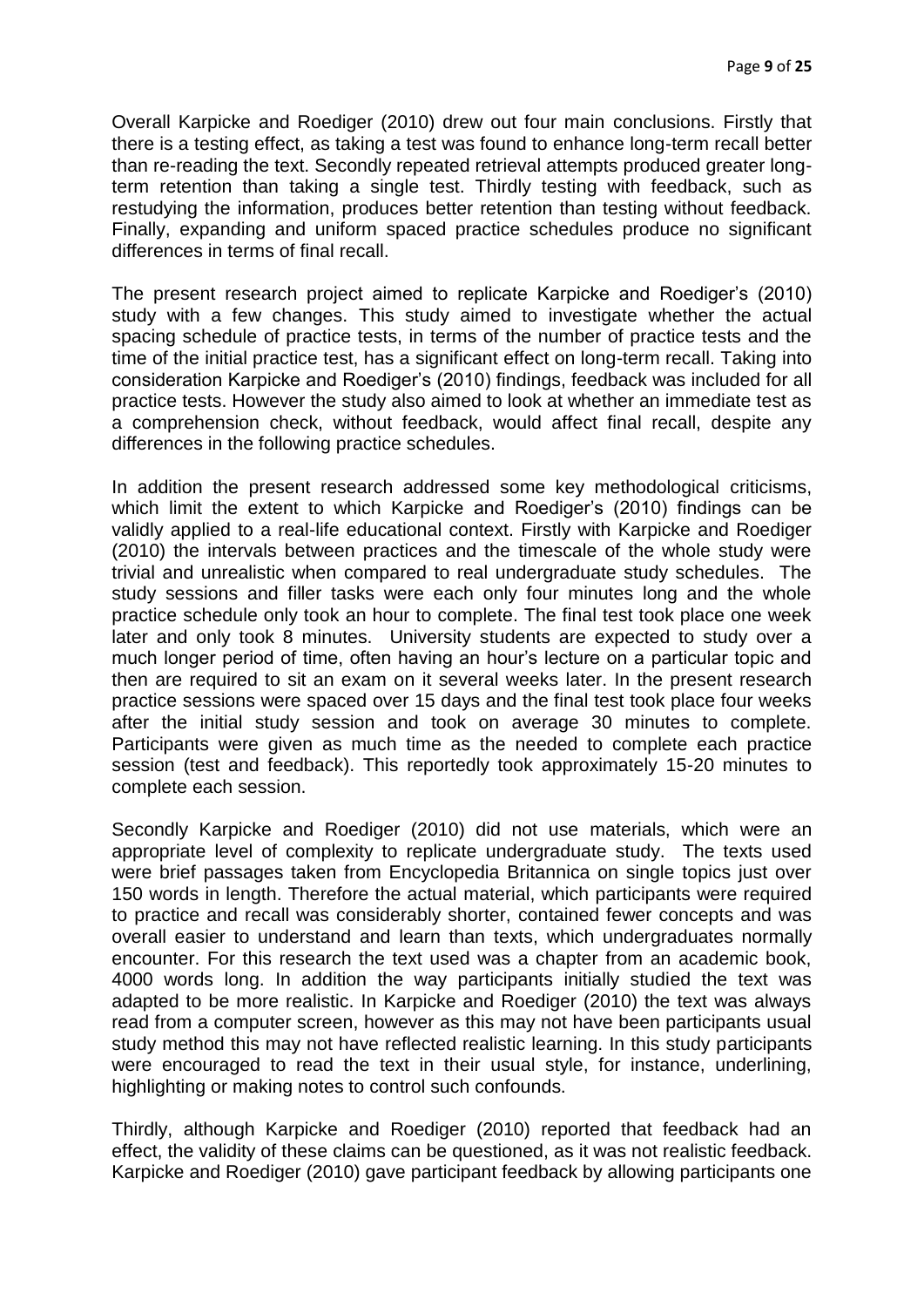minute to re-read the text. In reality, students would not be limited to such a short period of time to re-read a text following a practice test. Participants were therefore given as much time as they need to re-read the text following the practice test.

Overall this research aimed to investigate the best practice conditions to learn from text, with a particular focus on undergraduate study. It looked at whether having more practice tests would improve recall, whether the time of the initial test influenced learning and whether having an immediate (massed) test led to greater recall four weeks later. In line with Karpicke and Roediger (2010) and past research on testing effects, it was predicted that participants would perform better on the final test following three practice tests rather than a single practice test. In addition, it was hypothesised that an immediate open-book test of material would result in higher long-term recall, at least for the tested material. Finally, due to inconclusive past evidence to form a basis for a hypothesis, no firm predictions were made on the influence of the time of the initial test and subsequent spacing of practice schedules. However due to the more realistic time frame of this study compared to Karpicke and Roediger (2010) it was possible that results would differ. For instance, as the initial test only took place after a number of days rather than minutes, it may have had a greater influence over long-term retention as recall on the first test would be difficult whether part of an expanding or uniformly spaced practice schedule. A far larger amount of forgetting may have occurred by the time the delayed initial test of the uniformly spaced schedule was taken, with the difficulty of the delay not being as desirable as seen in other studies.

# **Method**

# **Participants**

Forty-eight participants (22 males, 26 females) were recruited who were all undergraduate students at Lancaster University aged between 18 and 22. Twentyone studied in the Faculty of Science and Technology, 26 studied in the Faculty of Arts and Social Sciences and 1 in the Management School. Participants were selected using an opportunity sample, with the researcher asking fellow students. Before the experiment began, contact details were collected from participants including email address and mobile number, so that the researcher could send out URL links and reminders about practice sessions. All participants were treated according to the British Psychological Society ethical code.

# **Design, Materials and Procedure**

A within-group design was used. The independent variables were the number of tests taken (one or three), the type of retrieval practice (early/expanding or delayed/equally spaced) and whether material was immediately tested or not. The dependent variables included the immediate open-book comprehension test scores, practice test scores as well as the final short-answer test scores four weeks after the initial study session.

The text used for study was the chapter 'Managing Pain' from *In the Mind's Eyeenhancing human performance* (Druckman and Bjork, 1991), see Appendix A. The text was approximately 4000 words in length and of similar difficulty and style to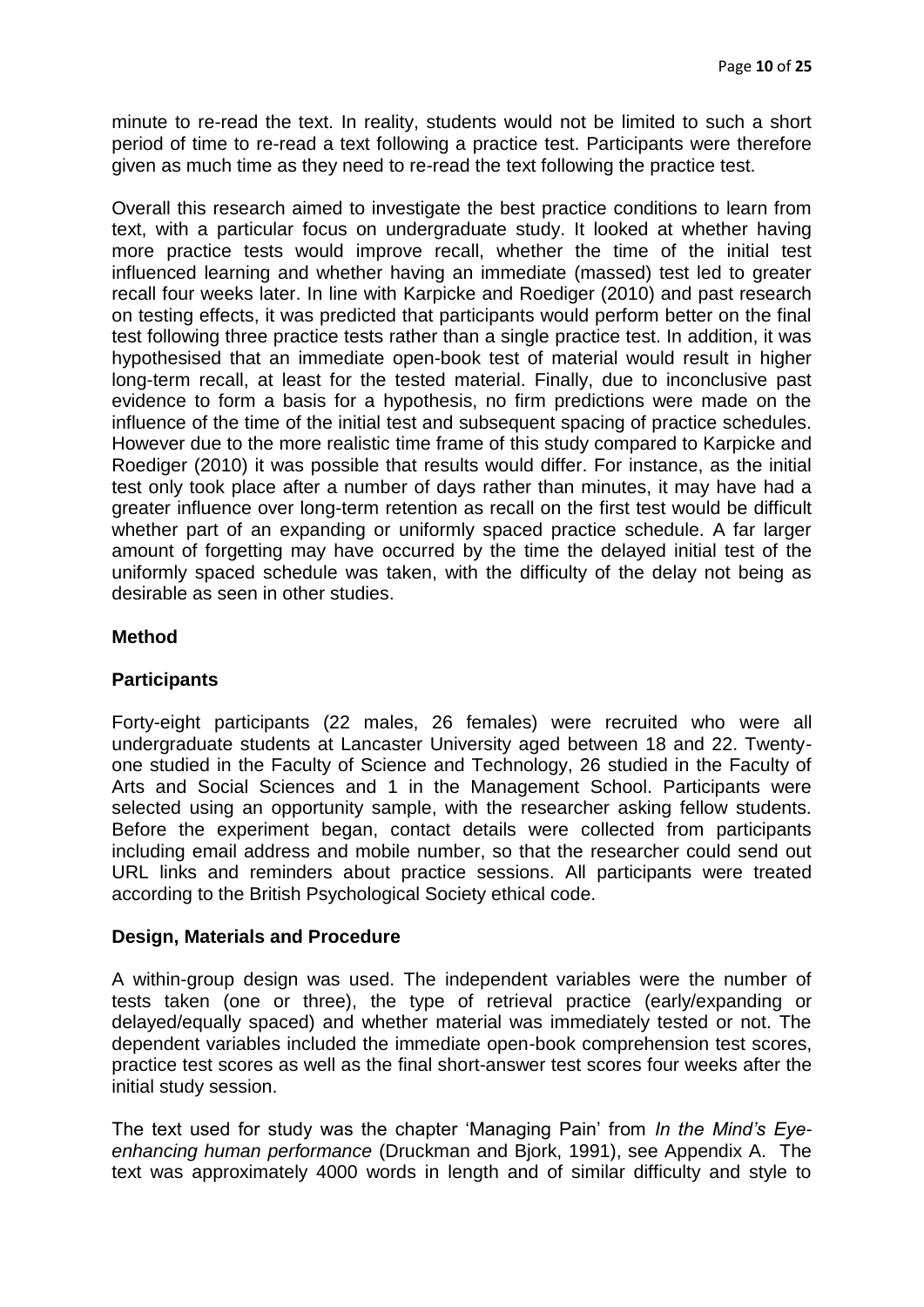readings university students are often set. The text had 3 different sections: Aspects of Pain, Factors or Pain and Treatments. However, as the section on treatments was longer, for purposes of counterbalancing it was considered as two sections. The 4 different sections of the test were assigned to the 4 conditions: Expanding practice schedule, uniform practice schedule, single early test and single delayed test. The assignment of parts of the text was counterbalanced across participants. Overall there were 8 groups of participants, labelled group 1a, 1b, 2a, 2b, 3a, 3b, 4a, 4b for counterbalancing purposes. Participants were assigned to groups 1 to 4 alternatively, with 12 participants in each group. Each group was then split into 2 sets, the first 6 in-group A and the last 6 in Group B.

#### **Initial Study Session.**

A personalised information sheet was given to each participant at the initial study session. This contained the participant's group number, participant number and standardised instructions. This included an outline of what the experiment involved in the initial study session, the further study sessions, the final test and what dates each stage would take place on. Each participant was also given a printed copy of the text and asked to read it in their usual reading style, such as note taking, highlighting, underlining etc. Participants were given as long as they needed to read the text.

Then all participants completed an open-book comprehension test to consolidate learning. Two matched sets of questions, which tested the same idea units, were written; these are referred to as Set A and Set B in this report. Both sets consisted of 32 matched questions, with 8 questions for each section of the text. In order to control for item effects half of the participants practiced with each set and were later tested with the unpracticed set. The immediate open-book comprehension test consisted of half of the items they had just read. Half of the participants initially answered even number questions and the other half answered the odd questions. Both sets of questions were therefore divided into odd and even questions so that there were 4 different test papers; Set A Odd, Set A Even, Set B Odd and Set B Even. Each set of questions were kept in the same order as they featured in the text. Participants assigned to A groups were given the Set A questions and B groups the Set B questions. Assignment to either odd or even questions was decided by alternating allocation down the list of participants for each group. Participants were given lined paper to write down their answers to the questions and asked to hand in all the materials they had used when they had finished.

#### **Practice Sessions.**

Practice schedules were dependent on four conditions: expanding practice schedule, uniform practice schedule, single early practice test and single delayed practice test, see Table 1. The expanding practice schedule involved practice on days 2, 7, 15 and the equally spaced practice schedule involved practice on days 5, 10 and 15. The single early practice test took place 2 days after the initial study practice to match the expanding schedule and the delayed practice test was given after 5 days to match the uniform spaced schedule. Each condition was then applied to a discrete part of the studied text. In order to control for order effects and other differences between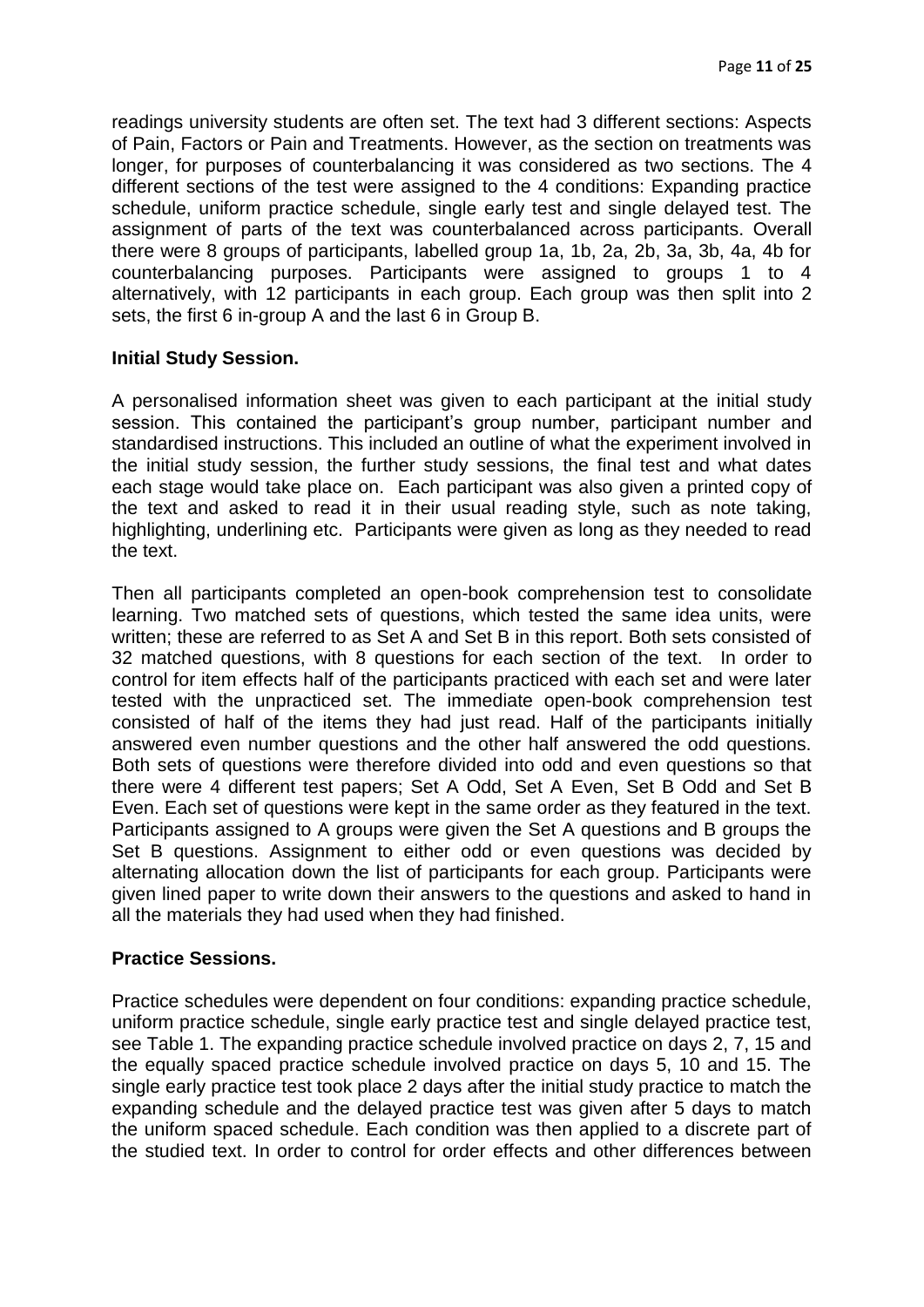sections, the assignment of condition to a section of the text was counterbalanced across participants as shown in Table 2.

| Time<br>Ωf<br><b>Practice Test</b> | Initial Number of Tests            |                                       |
|------------------------------------|------------------------------------|---------------------------------------|
|                                    |                                    | З                                     |
| Early                              | <b>Single Early Test</b>           | <b>Expanding Practice</b><br>Schedule |
| Delayed                            | Single<br>Delayed<br>Practice Test | Uniform<br>Practice<br>Schedule       |

#### **Table 1 Practice test schedules: the 2 x 2 design produced four schedules**

#### **Table 2**

# **Counterbalanced assignment of conditions to sections of the text for each group of participants**

| Group | Expanding   | Uniform     | <b>Early Test</b> | <b>Delayed Test</b> |
|-------|-------------|-------------|-------------------|---------------------|
|       | Aspects     | Treatment 2 | Treatment 1       | Factors             |
| 2     | Factors     | Aspects     | Treatment 2       | Treatment 1         |
| 3     | Treatment 1 | Factors     | Aspects           | Treatment 2         |
| 4     | Treatment 2 | Treatment   | Factors           | Aspects             |

Forty different online review activities were provided using online questionnaire software (SNAP); this included one for each of the 5 study days (days 2, 5, 7, 10 and 15), for each of the 8 groups of participants. All participants completed the same activities; the groups differed only in terms of which specific questions were included. On day 2, all participants answered questions associated with the early-single test and the early-expanding tests; on day 5 they answered questions assigned to the delayed-single test and delayed-uniform test; Day 7 questions related to the earlyexpanding tests were answered; on day 10 they answered questions associated with delayed-uniform; and on day 15 participants answered questions assigned to earlyexpanding and delayed-uniform. See Table 3 for the practice and testing schedule for all participants.

The online study sessions included all 8 questions for each of the sections being tested. The order of the questions was randomised in sets of 4. See Table 4 for order of questions. At the beginning of each study session the first question always asked for a participant number so that each participant's set of answers could be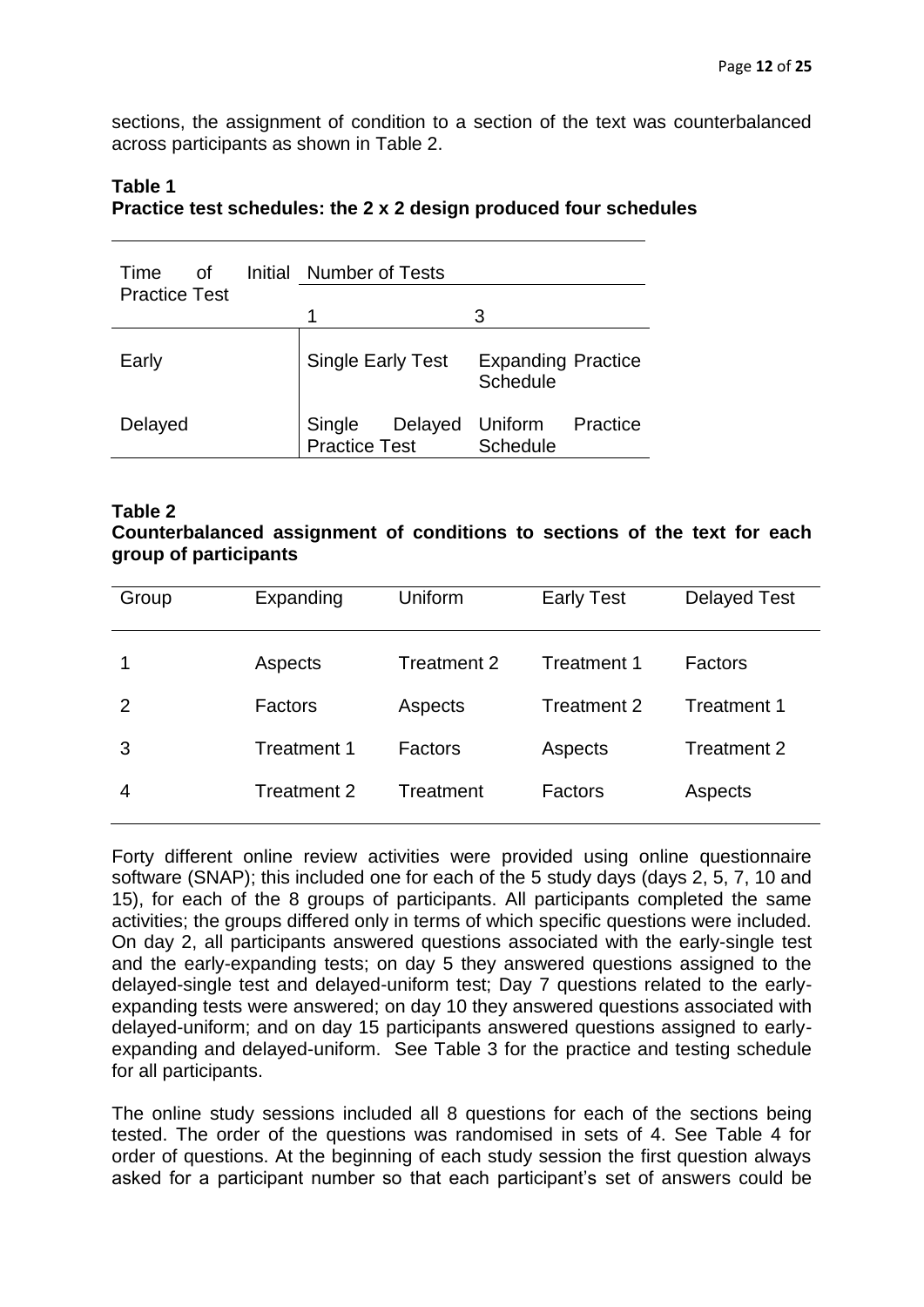identified by the researcher. Feedback in terms of presentation of the relevant section of text followed each set of questions. Participants were unable to return to the questions after seeing the text.

Each participant was emailed a URL link on the evening before a practice session was due to take place corresponding to their specific group and set, that is, group 1a, 1b, 2a, 2b and so forth. A reminder that they would need to complete the study session on the following day before midnight was also included in the email. At 9pm on the day of the study session those participants who had not yet submitted their answers received a reminder text to complete the study session before the end of the day. All participants completed each study session. When completing the online practice tests, participants simply had to type in their answers, click 'next' to move forward and then 'submit' to send their answers to the researcher.

# **Table 3 Practice and testing schedules (Day 0 – Day 28)**

| Condition                     | <b>Initial Study</b>                                             | $\overline{1}^{\text{st}}$ practice                              | $2nd$ Practice                                                           | 3 <sup>rd</sup> Practice                                              | <b>Final test</b>                                                      |
|-------------------------------|------------------------------------------------------------------|------------------------------------------------------------------|--------------------------------------------------------------------------|-----------------------------------------------------------------------|------------------------------------------------------------------------|
| Expanding<br>practice         | Read<br>text<br>take<br>and<br>open-book<br>short<br>answer test | <b>Test</b><br><b>Review</b><br>After 2 days<br>DAY <sub>2</sub> | <b>Test</b><br><b>Review</b><br>After 5 more<br>days<br>DAY <sub>7</sub> | <b>Test</b><br><b>Review</b><br>After 8 more<br>days<br><b>DAY 15</b> | recall<br>Free<br>followed by<br>short<br>answer test<br>four<br>weeks |
| Uniform<br>practice           | half of<br>on.<br>target items<br>DAY 0                          | <b>Test</b><br><b>Review</b><br>After 5 days<br>DAY <sub>5</sub> | <b>Test</b><br><b>Review</b><br>After 5 more<br>days<br><b>DAY 10</b>    | Test<br><b>Review</b><br>After 5 more<br>days<br><b>DAY 15</b>        | initial<br>after<br>study<br><b>DAY 28</b>                             |
| Single<br>early<br>practice   |                                                                  | <b>Test</b><br><b>Review</b><br>After 2 days<br>DAY <sub>2</sub> |                                                                          |                                                                       |                                                                        |
| Single<br>delayed<br>practice |                                                                  | <b>Test</b><br><b>Review</b><br>After 5 days<br>DAY <sub>5</sub> |                                                                          |                                                                       |                                                                        |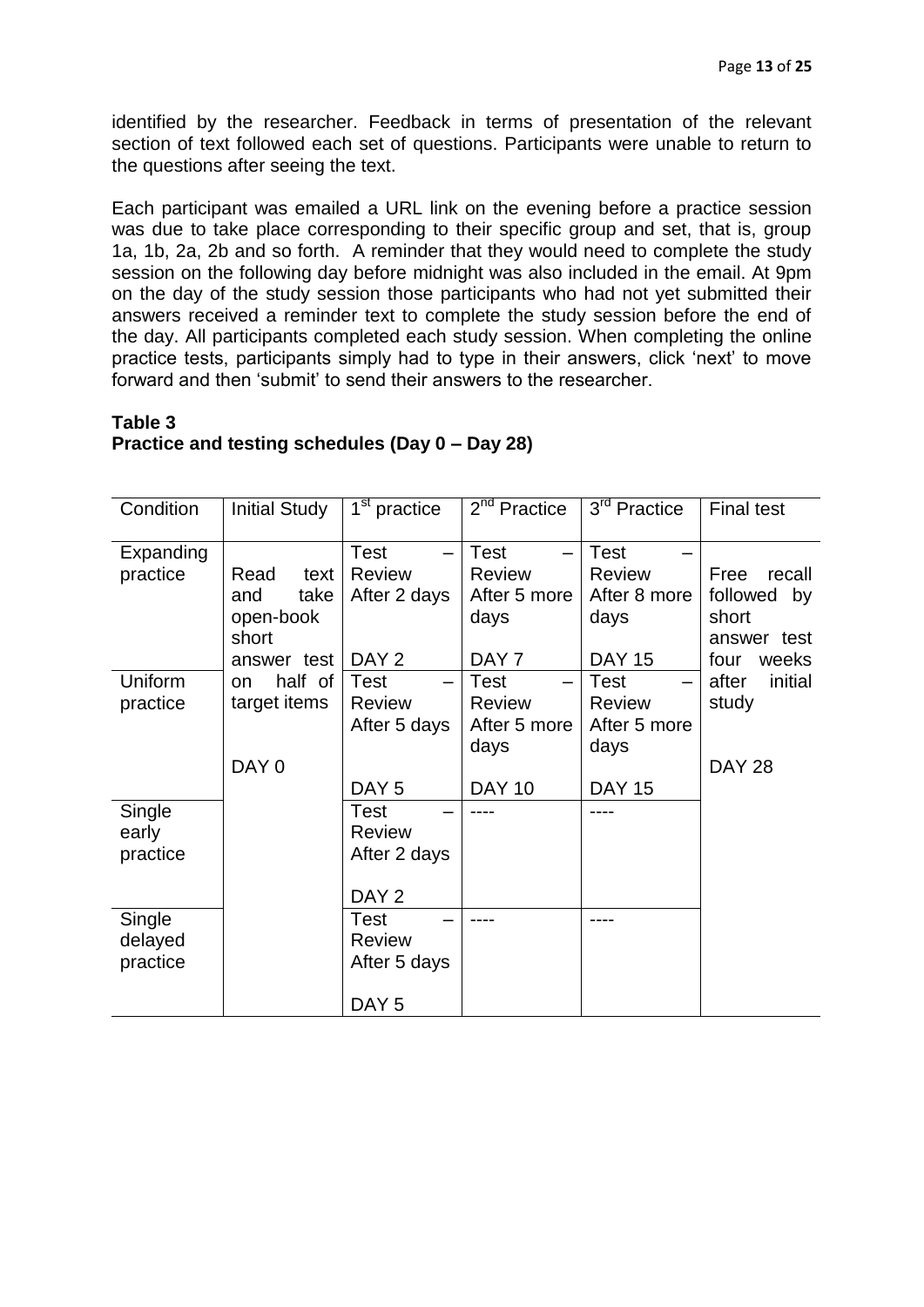| <b>Questions</b> | Aspects | Factors | Treatment 1 | Treatment 2 |
|------------------|---------|---------|-------------|-------------|
| 1-4              | 2,3,4,1 | 1,2,3,4 | 3,1,2,4     | 4,2,3,1     |
| $5 - 8$          | 7,8,6,5 | 6,7,8,5 | 5,6,7,8     | 8,6,5,7     |

# **Table 4 Order of questions for online study sessions**

# **Final Test.**

Participants attended a session 4 weeks after the initial study session and were given a closed book test. The complete lists of 32 questions were used for both Set A and Set B in the order that they appeared in the text. Participants who had been given Set A questions in the initial test and practice sessions were tested using Set B questions and vice versa. This was in order to consider retention in terms of generalising knowledge rather than simply memorisation of answers, which had already been given. At the top of the question paper were also some brief instructions, asking participants to answer questions on a separate piece of paper labelled with their name and participant number and then to hand in both papers when they had finished. After finishing the final test participants were then given a full debrief.

# **Pilot Research**

Four students were recruited for the pilot research, 3 studied at Leeds University and 1 at York University. All were aged between 20 and 22. The pilot research aimed to assess the clarity and level of difficulty of the question sets in order to eliminate the possibility of ceiling or floor effects. Participants were emailed the text to read and instructed to complete it in their usual reading style, for example highlighting or making notes and asked to time how long it took to read, although they could take as much time as they needed. Two participants were sent the whole set of A questions and 2 participants were given Set B questions. Both consisted of 37 questions at this stage. Participants were told to try firstly to answer the questions without consulting the text on a document labelled 'no text'. They could then go back and answer any questions that they had been unable to answer on a separate document labelled 'with text'. Following the pilot research the sets of questions were cut down to 32 questions and some of the questions were re-worded. It was also decided that the initial study test would involve an open book test rather than a closed book test as participants achieved very low scores when attempting to answer the questions without the use of the text.

# **Scoring Procedure**

Tests were given two different marks: a strict score and a lenient score. A strict mark was awarded for an answer, which was completely correct and contained all the key details. A lenient mark was awarded if the answer contained some key details but was lacking in certain aspects. The initial study practice test was out of a maximum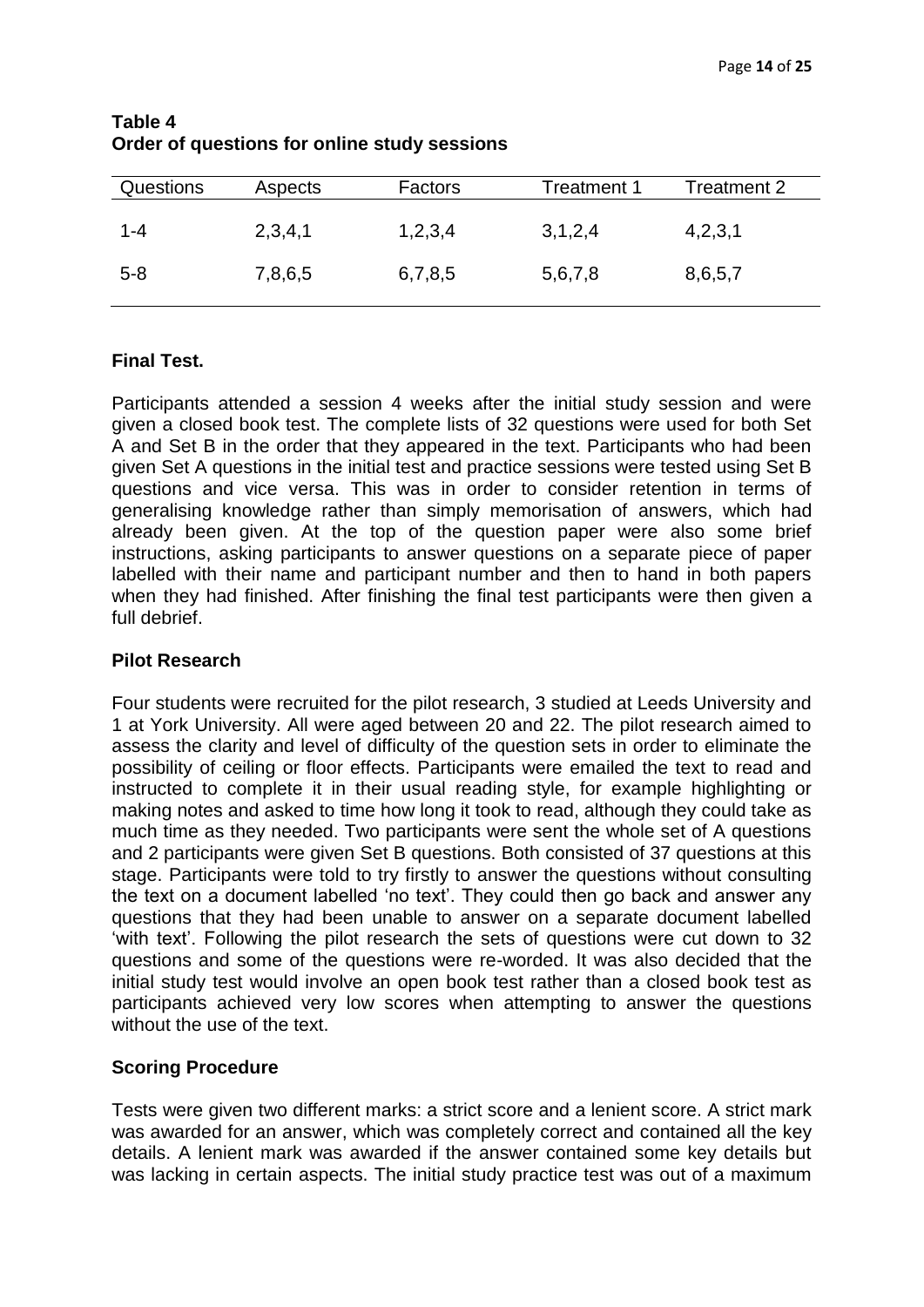of 16 marks, 4 marks for each section and the final test was out of a possible 32 marks with a maximum of 8 marks for each section.

#### **Results**

Final test scores are summarised in Table 6 (strict) and 7 (lenient). A high-test score indicated high retention of the information of that section of the text.

### **Table 6**

#### **4 week delayed test mean strict scores. For each cell the maximum possible score is 4. Standard deviations are in parenthesis. N=48**

| <b>Initial Practice</b>         | <b>Number of Practice Sessions</b> |            |  |
|---------------------------------|------------------------------------|------------|--|
|                                 | One                                | Three      |  |
| Material with immediate test    |                                    |            |  |
| Early (Day 2)                   | 1.83(1.08)                         | 1.73(1.12) |  |
| Delayed (Day 5)                 | 1.71(1.29)                         | 1.85(1.13) |  |
| Material without immediate test |                                    |            |  |
| Early (Day 2)                   | 1.62(1.28)                         | 2.02(1.14) |  |
| Delayed (Days 5)                | .90 (1.00)                         | 1.98(1.25) |  |

# **Table 7**

### **4 week delayed test mean lenient scores. For each cell the maximum possible score is 4. Standard deviations are in parenthesis. N=48**

| <b>Initial Practice</b>         | <b>Practice Sessions</b> |              |  |
|---------------------------------|--------------------------|--------------|--|
|                                 | One                      | <b>Three</b> |  |
| Material with immediate test    |                          |              |  |
| Early (Day 2)                   | 2.40(1.03)               | 2.48(1.01)   |  |
| Delayed (Day 5)                 | 2.44(1.22)               | 2.58(1.15)   |  |
| Material without immediate test |                          |              |  |
| Early (Days 2)                  | 2.10(1.13)               | 2.63(1.10)   |  |
| Delayed (Days 5)                | 1.65(1.10)               | 2.37(1.25)   |  |

A three way within subjects ANOVA investigated the effects on final test scores of three factors: number of practice tests, time of initial practice test and whether material was immediately tested or not. Strict scores were used in the final analysis as they were thought to reflect a more accurate score of whether specific information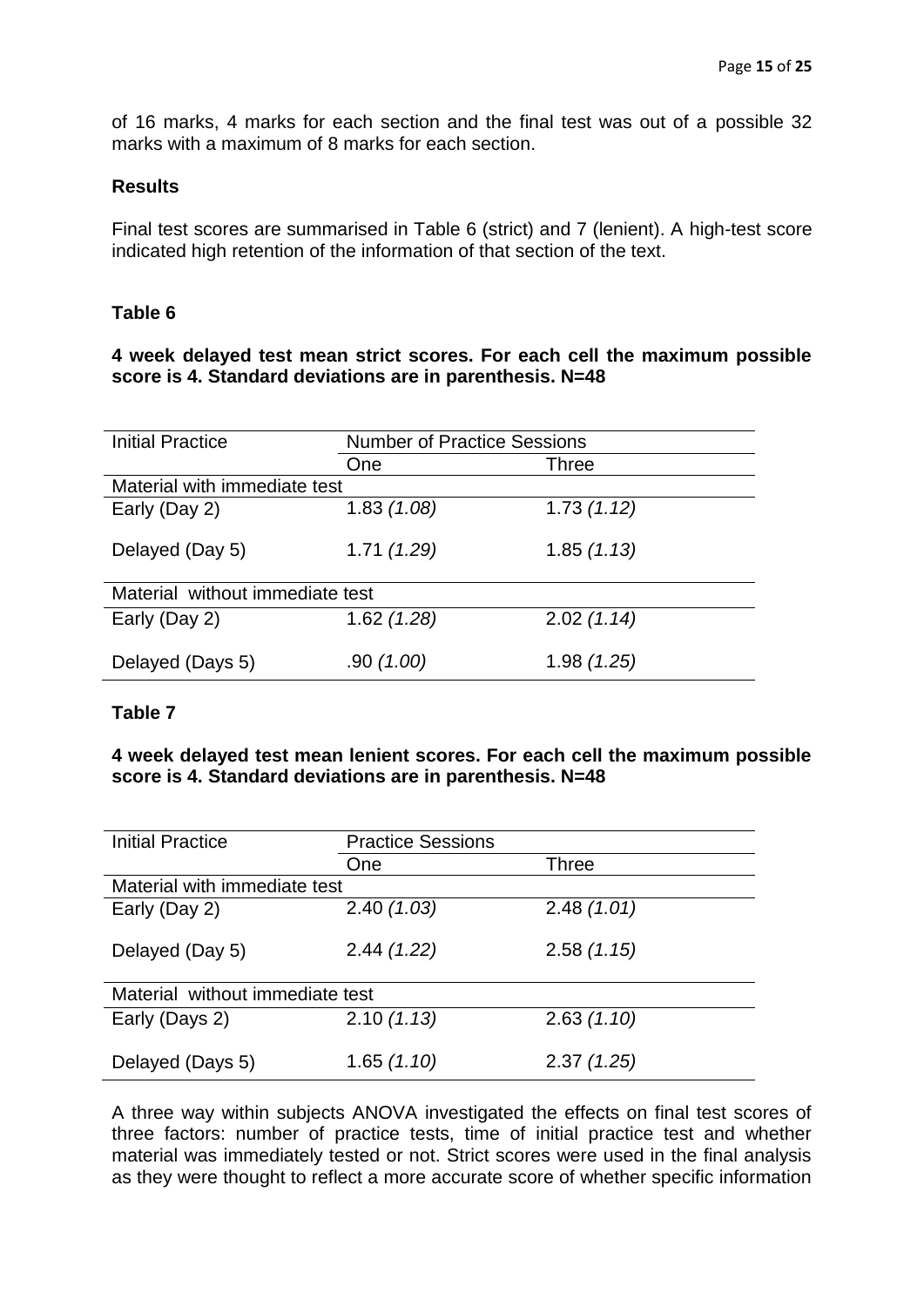had been firmly locked into long-term memory. Lenient scores gave an indication of whether general information could be recalled but strict scores showed whether a deep level of learning had taken place.

The number of practice tests taken had a significant effect on long-term recall, *F* (1,  $47$ ) = 7.48,  $MSE = 1.87$ ,  $p = .009$  with a large effect size of partial  $\eta^2 = .14$ . With three practice tests participants scored higher on the final test and so appeared to have remembered more. The main effect of the time of the initial practice test did not have a significant effect on the final test score,  $F(1, 47) = 3.49$ ,  $MSE = 3.57$ ,  $p =$ .068, partial  $n^2$  = .07. The effect of whether material was immediately tested or not was also non-significant, *F* (1, 47) = 2.58, *MSE* = .85, *p* = .115, partial η² = .052.

The interaction between the number of practice tests and the time of the initial practice test (shown in Figure 2) was significant,  $F(1, 47) = 4.14$ ,  $MSE = 1.27$ ,  $p =$ .048 with a medium effect of partial  $\eta^2$  = .08. Where participants had three practice tests, the time of the initial practice test did not have a significant effect on final recall. However when participants only had one practice test the time of the test made a significant difference. Higher scores on the final test were achieved when the single test was early rather than delayed. Overall this suggests that when students only take one practice test they will remember more if it is taken earlier rather than later.

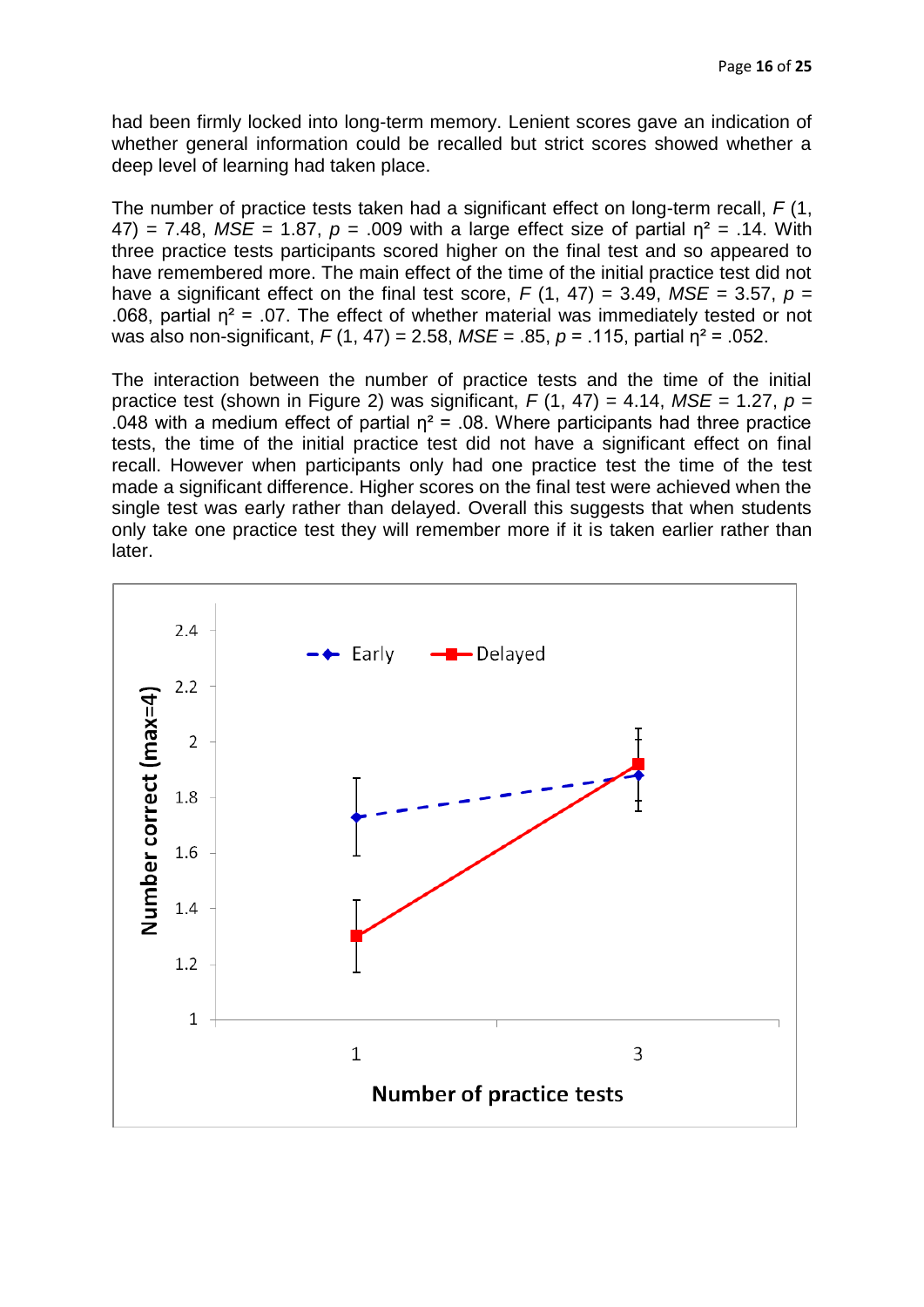#### **Figure 2: Interaction between the number of practice tests and the time of the initial practice test. Mean strict scores used, (N=48). Error bars represent ±1 SEM**

The interaction between the number of practice tests and whether material was immediately tested (shown in Figure 3) was significant,  $F(1, 47) = 12.08$ ,  $MSE =$ 1.03,  $p = .001$  with a large effect size of partial  $n^2 = .21$ . When participants had three practice tests, whether the material had been immediately tested or not did not have a significant effect on final recall. However when participants had only one practice test, material that had been immediately tested was better recalled than material, which had not. This indicates that when there will only be one practice test, individuals will remember more if they have an immediate test after the initial presentation of the information.



#### **Figure 3: Interaction between the number of practice tests and whether material was immediately tested. Mean strict scores used, (N=48). Error bars represent ±1 SEM**

The interaction between the time of the initial practice test and whether the material had been immediately tested (see Figure 4) was marginally non-significant, *F*(1,41)  $= 3.13$ , *MSE* = 1.14,  $p = 0.3.13$ , partial  $p^2 = 0.06$ . However the data provided an interesting pattern. Although non- significant, when the initial practice test was delayed, material, which had been immediately tested, tended to be remembered better.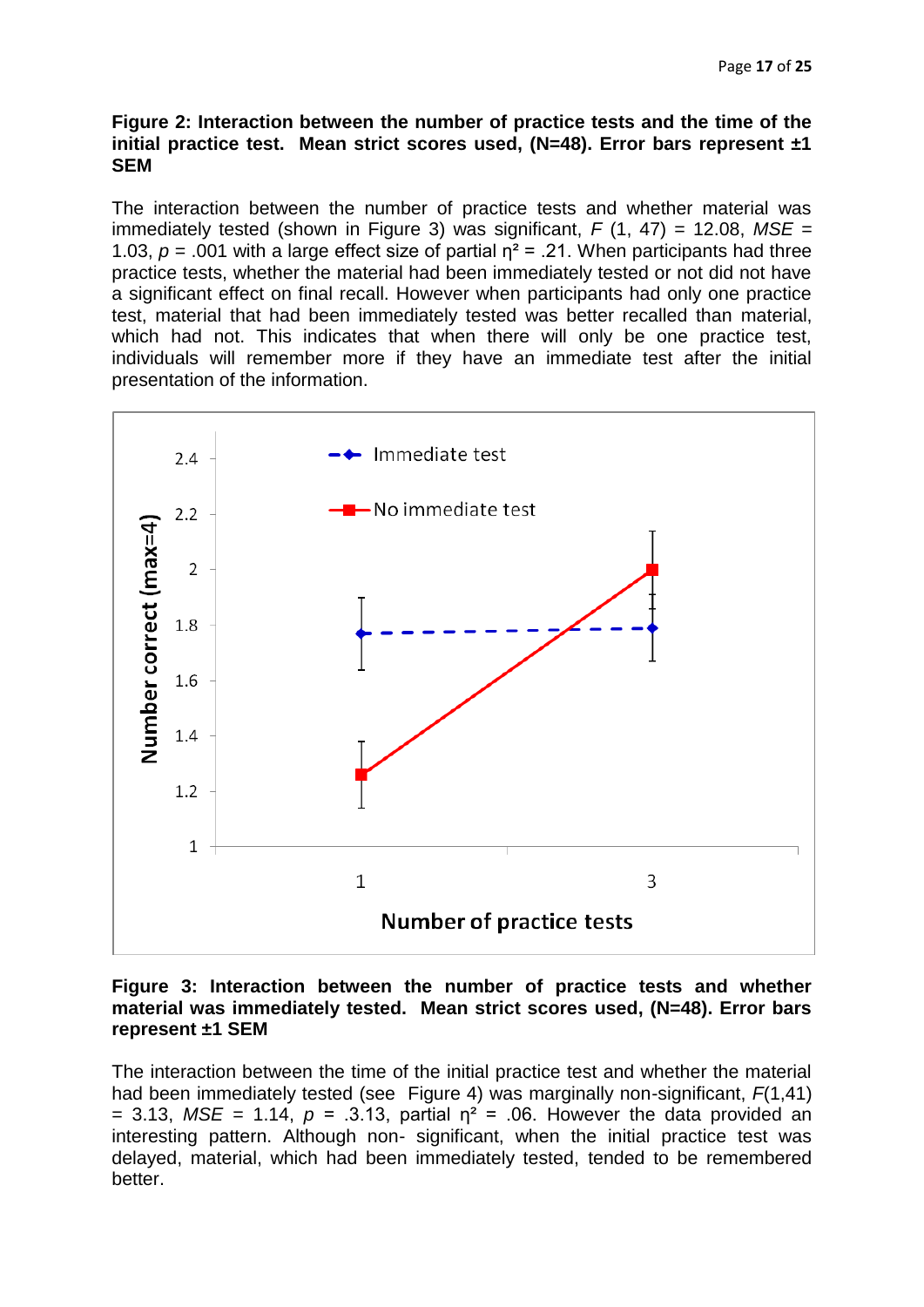

# **Figure 4:****Interaction between the time of the initial practice test and the time of the initial test. Mean strict scores used (N=48). Error bars represent ±1 SEM**

The overall interaction between all 3 factors was non-significant,  $F(1, 47) = 1.19$ ,  $MSE = .97$ , partial  $\eta^2 = .025$ .

# **Discussion**

The aim of the experiment was to further investigate the most effective ways students could learn from text. Past research has explored the benefits of different types of spaced practice schedules but there has been limited work, which has investigated the best ways to learn from texts. Even with the majority of work, which has focused on learning word pairs, there have been inconsistent results. Karpicke and Roediger (2010) examined whether expanding retrieval spaced practice was superior to equally spaced schedules when learning text materials and found that it was not. However they did report that multiple tests were better than a single test.

The hypotheses for this study were that three practice tests would be more beneficial than a single practice and an immediate test would improve long-term recall, tested four weeks later. Due to mixed results in past empirical work a firm prediction was not made on the influence the time of test and subsequent spacing schedules would have on long-term retention. However it was discussed whether results would differ from those of Karpicke and Roediger (2010) given the changes to a more realistic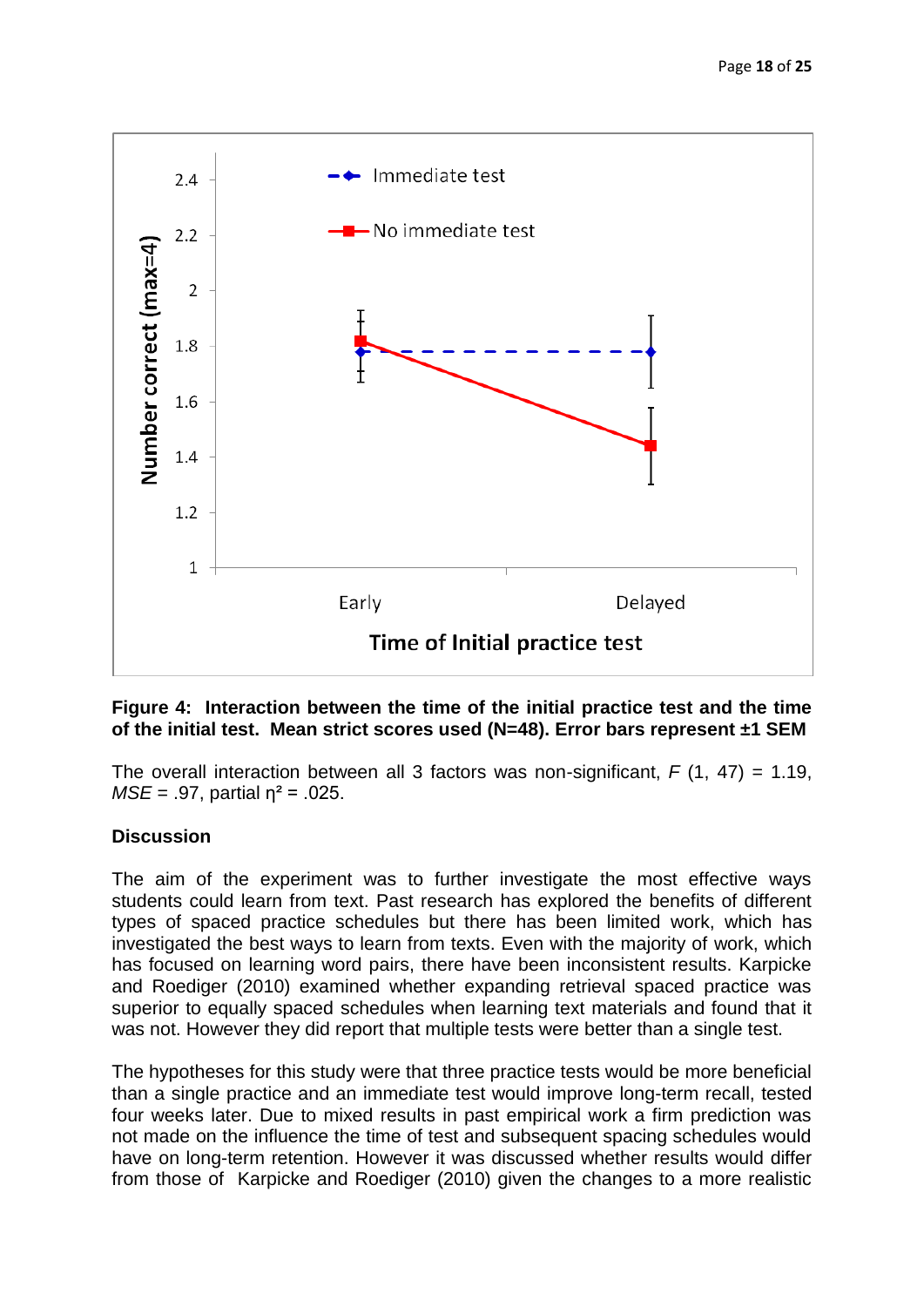situation with a more substantial text, a longer initial delay of days rather than minutes and a final test only taking place four weeks after the first study session. Due to the longer period between retrieval attempts there was more time for information to be forgotten and therefore retrieval was more difficult for both expanding and uniformly spaced practice schedules compared to the conditions used in Karpicke and Roediger. The delay for the initial test may have proved too difficult in the uniformly spaced schedule (5 days) and therefore the expanding spaced schedule may have yielded higher long-term retention due to its 'desirable difficulty'.

There was a significant interaction between the number of practice tests and the time of the initial practice test. Although the time of the initial test did not have a significant influence over long-term recall when there were three practice tests, when students only took one practice test long-term recall was higher when that practice test was early rather than delayed. This may be explained by Bjork's (1999) ideas of desirable difficulty. With a single retrieval attempt, participants only had one chance to actively recall information and therefore a large amount of forgetting may have occurred before the final test four weeks later. Furthermore, if the test was delayed a large amount of forgetting may have taken place before the first practice test. Cepeda et al. (2009) reported that in their research the optimal gap between presentation of information and the initial test for long-term recall was one day. Therefore the delay of five days may have been too difficult for participants to efficiently recall. An early test could have increased the likelihood of retrieval success as less forgetting may have occurred by the time the practice test took place. Material recalled in the first practice test is presumably more likely to be remembered in the long-term than material that was not. Therefore, if successful retrieval is more likely with an early practice test than a delayed practice test, it would be expected that an early test would lead to higher long-term recall. Consequently, the amount of information actively recalled in the practice test is likely to have influenced the level of long-term recall. However when there were three practice tests, performance on the initial test may not have been as crucial, as individuals had several opportunities to actively recall and restudy the text. In order to support these claims further analysis is needed of the individual test scores of each practice test. This interpretation is further supported by Karpicke and Roediger's (2010) observation that in some conditions following an early test final test scores were higher than the delayed test condition due to increased recall on the immediate first test.

A significant interaction was also found between the number of practice tests and whether material was immediately tested. Although there was no significant effect of the immediate test for the material, which had three practice tests, when there was only one practice test material, was better recalled if it had been immediately tested after initial reading. As explained above, material with three practice tests benefitted from several opportunities to actively recall, review information and improve on areas, which they knew they had previously forgotten. However when there was only one practice test there was obviously less chance to review and recall material. Therefore it is possible that active generation of material, due to an immediate test, increased retrieval strength for that information in subsequent practice sessions and overall long-term recall. In line with Craik and Lockhart's level of processing theory (1972), immediately tested material was more deeply processed in the initial sessions and therefore more accessible and easily recalled after a period of disuse.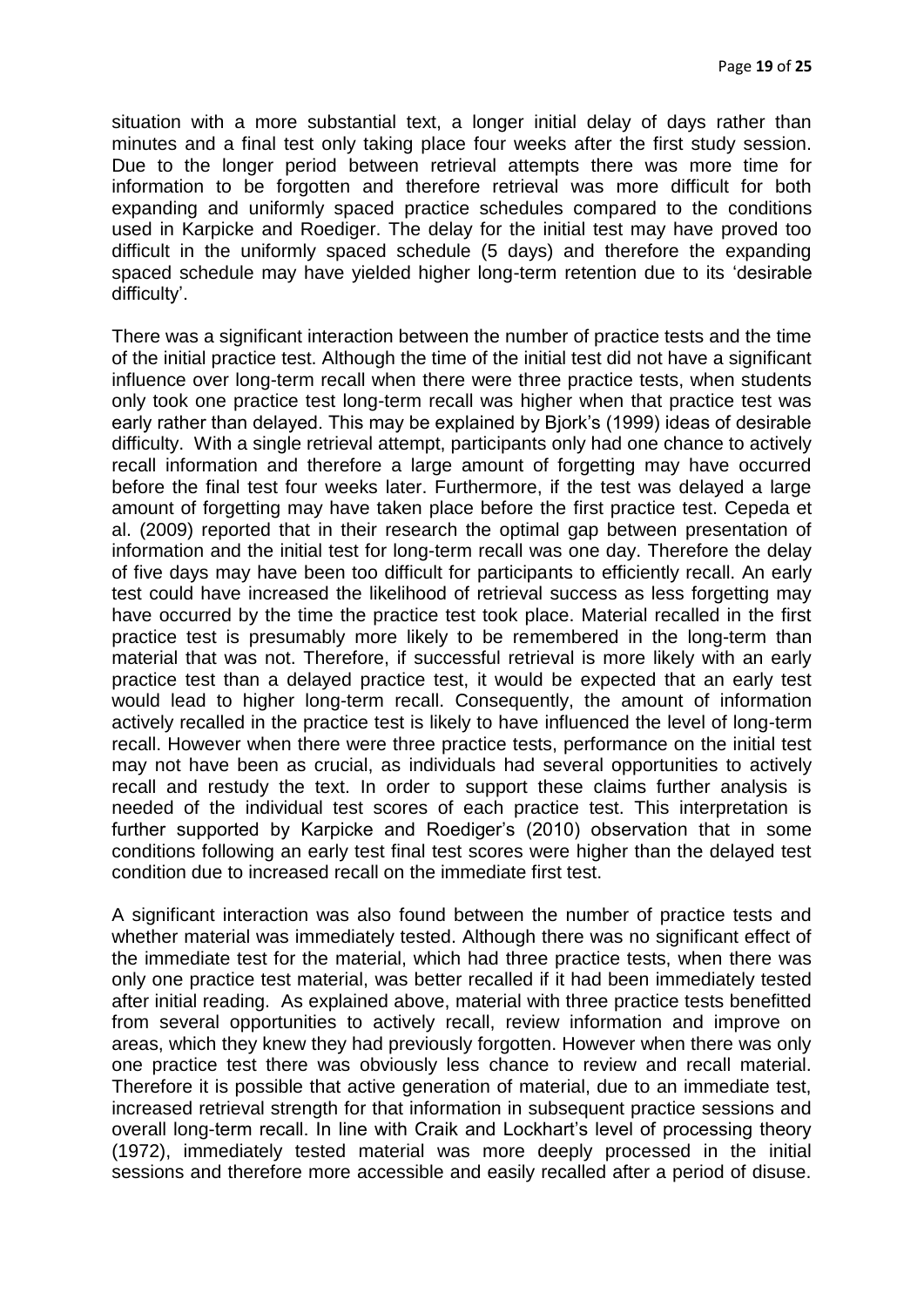This effect may have decreased with an increase in practice tests as participants were given several additional opportunities to engage in deep processing and memorising information, which hadn't been tested immediately, as well as strengthening recall of information, which had.

The interaction between the time of initial test and whether material had been immediately tested or not was marginally non-significant. However there was a pattern that suggested that if the initial test was delayed by five days, participants had greater long-term recall if they had been given an immediate test. One explanation for this is that the immediate test helped to consolidate learning of information, which was more likely to be forgotten if not tested or reviewed until five days later. If the initial practice session was undertaken after only two days there was a shorter length of time for forgetting to occur. The influence of an immediate test may not have been as great when the test was early as recall may have been at a higher level regardless.

Overall, as was hypothesised, the number of practice tests had a significant effect on long-term recall. This is in line with Karpicke and Roediger's (2010) findings and Ebbinghaus' theory (1885) that repeated retrieval practice enhances long-term recall more than a single retrieval attempt. Yet despite the apparent benefits of multiple testing, having an immediate test after the initial reading of the text did not have an overall significant effect on recall. The original hypothesis predicted that immediate testing would increase long-term recall, as it would act as an additional opportunity for deep processing of information through generation, increasing overall long-term retrieval strength. However when looking at the individual interactions it is clear that immediate testing does have a significant effect on recall, but that the effect is overwhelmed by the benefits of additional practice. This perhaps suggests that the benefit to multiple testing may be limited, within the time frame of four weeks, in the sense that after a certain number of practice tests recalls will stay at a constant level and not continue to increase as the number of tests increase. However it is possible that if long-term recall was tested after a longer period of time, such as a year later, then more practice would be needed and an immediate test may have had a significant effect on long-term recall.

In addition, the overall effect of the time of the initial practice test was found to be non-significant. This is consistent with Karpicke and Roediger (2010) who reported that when feedback was given, the delay between the initial presentation and the first practice test did not have a significant influence on long-term recall, that is, an early test was not more beneficial than a delayed test. Furthermore support is provided for the conclusions drawn by Karpicke and Roediger (2010) that neither expanding nor uniformly spaced practice schedules are superior. Having more tests significantly increased recall but the positioning of these tests did not and therefore this simply shows that there is a benefit of repeated recall regardless of when it happens. Recent work such as Cull et al. (1996) and Pyc and Rawson (2007) have shown a similar pattern of results.

In addition, although Landauer and Bjork (1985) reported expanding practice schedules to be superior, in contrast to the present study and Karpicke and Roediger (2010), this was without re-presentation of material following each test. Nevertheless, in the second experiment when re-presentation of material was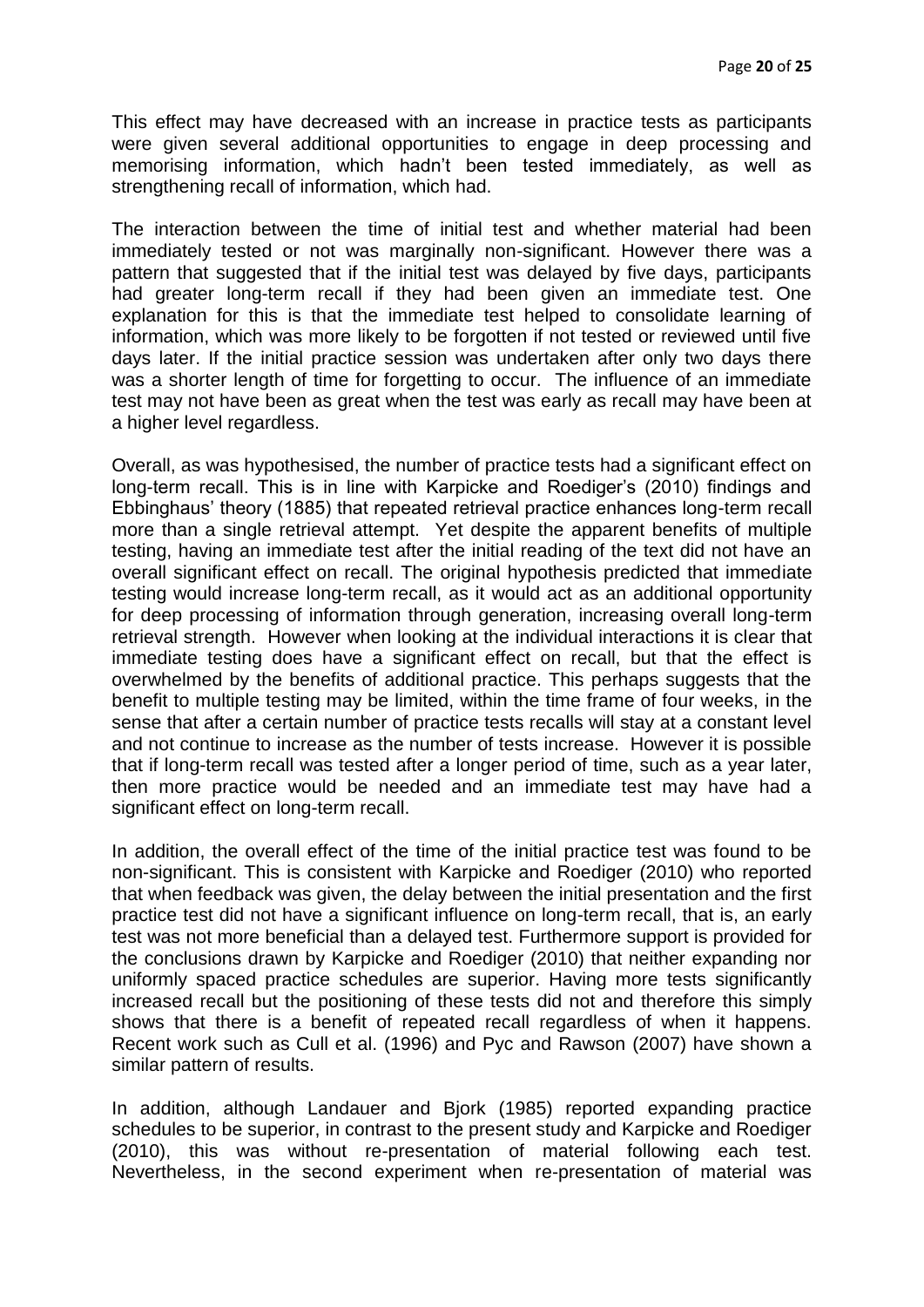included, Landauer and Bjork (1985) found that uniform practice schedules produced as high if not higher long-term recall. Consequently whether material is re-presented after practice testing may be a key factor in how effective different spaced practice schedules are. Furthermore in an educational context, in which representations are possible and often recommended, the effectiveness of spaced practice schedules, which involve review after tests, can be considered more relevant than those that do not.

Although Karpicke and Roediger (2010) drew similar conclusions, the design of their experiment limited the validity of application to real-life educational practice. The present study made several adaptations to improve the generalisability of the results. This included having a longer time frame for study taking place over a period four weeks, a text appropriate for an undergraduate level of study, substantial practice sessions and tests and realistic feedback. These improvements enhanced the validity of the conclusions and therefore they should be taken seriously by students and educators. In the last decade there has been an increase interest in the development of study skills with research such as Fleming (2002), indicating a link between using study strategies and high exam performance. This research can be useful in advising students how to space their study for seminars and revision for end of module exams as well as highlighting the value of practice testing. Furthermore, these conclusions may have important consequences for how courses should be structured in the future. For instance, rather than simply having revision sessions at the end of the year, it may be more beneficial to have review, sessions, which include practice tests spaced throughout the course.

However, although the study has a high level of ecological validity when considering the type of text and the timeframe of the whole study, there are still some limitations to application. Although participants were urged to complete all the study sessions, the text was not actually needed for the student's course and their final test mark was therefore unimportant. This lack of motivation to do well and thoroughly learn the information from the text may have affected how participants performed throughout the study. For instance, many participants reported that they skipped or just skim read the feedback text in order to finish the study session more quickly. Although the within-participants design and counterbalancing aimed to control for individual differences and fatigue effects between conditions, these extraneous variables may have influenced the results. In further work perhaps it would be more valid and reliable to imbed different types of practice testing within existing degree schemes in a form of quasi-experiment as did Fritz and Morris (2003). With the motivation to learn the information comprehensively, participants may be more conscientious and actively involved, than in a situation where their final test mark would have no personal long-term consequences.

In addition, the subject participants usually studied may have influenced how well they recalled the information from the text after a delay of four weeks. Although the text was chosen as a general topic, not relating to one particular degree scheme and a possible area of interest for all students, the study sessions may have been more tailored towards certain subjects. For instance, although all students are asked to learn from text at some point in their degree, many Math's and Science student participants reported that studying from long texts and comprehension tests was not part of their regular studying programmers. Although a within-participants design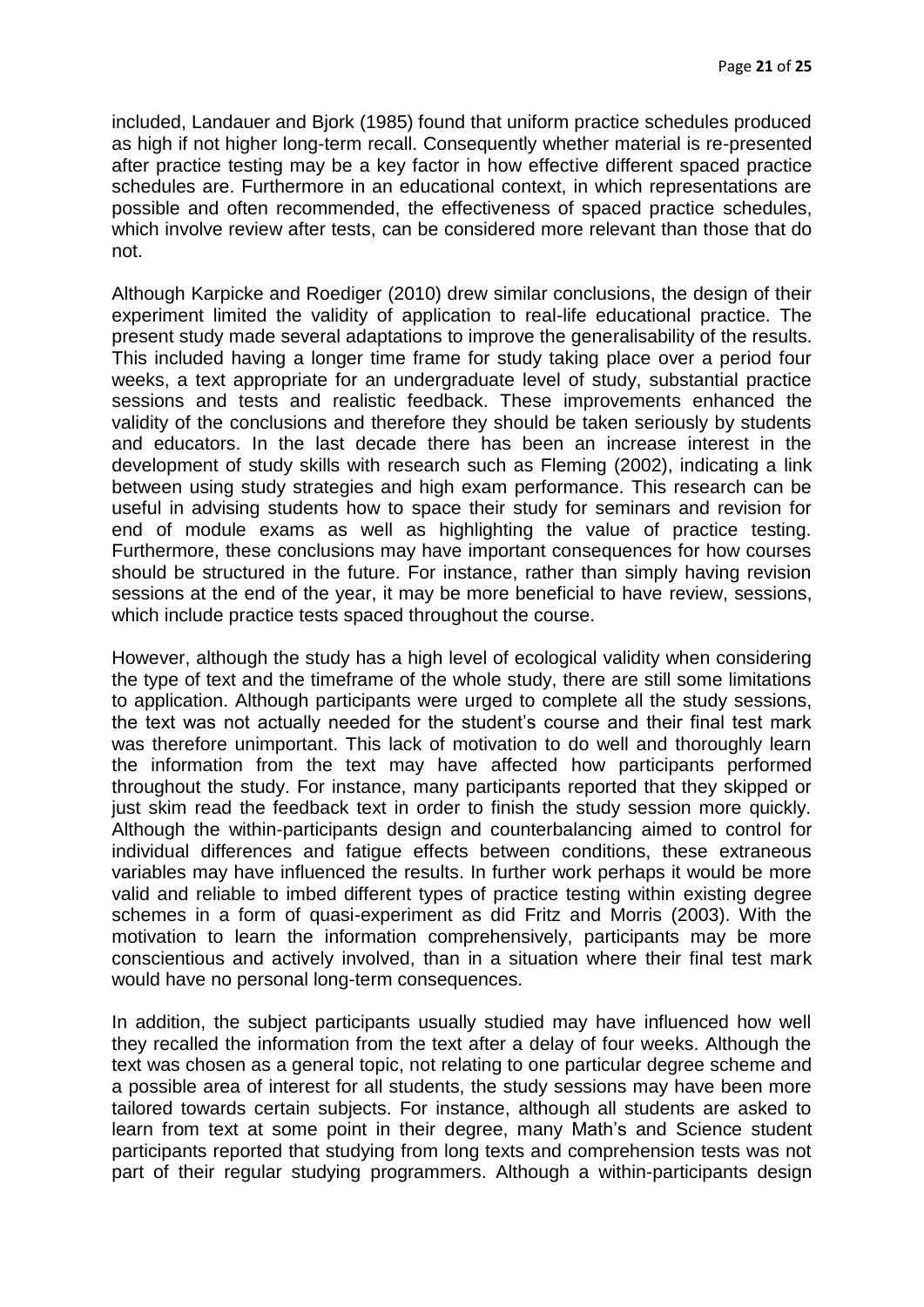accounted for individual differences between participants in this study, this questions whether the conclusions about spacing practice can be applied to all educational contexts as content of practice sessions will differ between subjects. This present study has indicated that as long as there are repeated, spaced practice attempts, the type of spacing (either expanding or uniform) does not make a significant difference. However these claims are made in just the context of learning from text and different results may have been found if materials focused on numerical based learning.

Past research has investigated the best ways to study mathematics and statistics, finding spaced practice to be superior to massed practice (Rea & Modigalini, 1985; Rohrer &Taylor, 2007; Smith and Ropkopf, 1984). However there has been limited research, if any, which has explored whether expanding or uniformly spaced practice is superior when learning mathematical equations, statistical methods and problem solving. Often with math's problems a firm grasp of concepts or equations is initially required so that later practice can involve application for problem solving. The different processes involved in mathematical study compared to learning from text may therefore be more suited to one type of practice schedule. The early test of the expanding spaced practice schedules may make it easier to achieve a high level of initial retrieval success and a firm grasp of crucial concepts whilst maintaining the desired difficulty through subsequent spacing. If a high degree of forgetting has occurred by the time of the initial practice, as would be more likely with a uniform schedule, students may lack the theoretical grounding of methods to solve problems in subsequent practice sessions. Although Rea and Modigliani (1985) found a benefit of expanding practice schedules for children learning multiplication facts, this was compared to massed practice and not an equally spaced practice schedule. Further research is therefore needed to determine the most beneficial spacing practices and study strategies for different types of learning.

Overall this experiment intended to determine the best ways for students to learn from text. It was concluded that multiple retrieval practices will lead to higher levels of long-term retention than a single retrieval practice. Furthermore when there are multiple practice tests, the time of the initial practice (early or delayed) and the spacing of the practice schedules (uniform or expanding) do not make a significant difference to overall learning. Therefore, in order to improve learning and perform highly on exams, students should aim to actively recall important information on several separate occasions, at whatever times are best for them, to improve. However if it is only possible to actively practice recall once, it is more beneficial to have an early practice and an immediate test following initial presentation. This study focused in particular on the most efficient ways for university students to space practice and therefore further work is needed to see if the same recommendations were suitable for primary school, high school and college aged children. However these valid conclusions have important implications for how university students and educators should use spaced practice testing to learn from text when planning study schedules and developing the structure of university courses.

# **References**

Abbott, E. E. (1909). On the analysis of the factors of recall in the learning process. *Psychological Monographs, 11,* 159-177.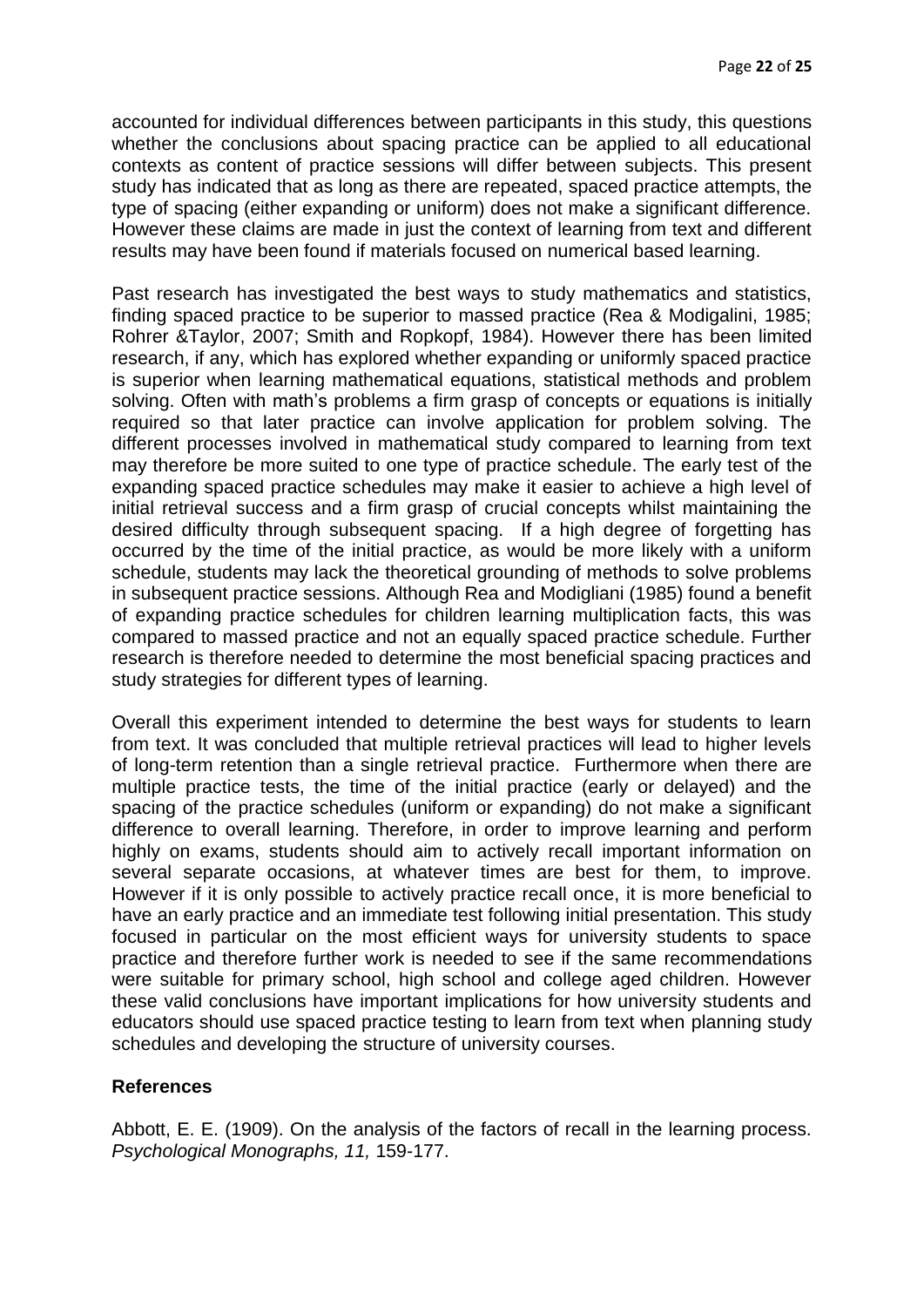Balota, D. A., Duchek, J. M., & Logan, J. M. (2007). Is expanded retrieval practice a superior form of spaced retrieval? A critical review of the extant literature. In J. S. Nairne (Ed.), *The foundations of remembering: Essays in honor of Henry L. Roediger*  (pp. 83-106). New York: Psychology Press.

Bjork, R. A. (1975). Retrieval as a memory modifier. In R. Solso (E.d.), *Information processing and cognition: The Loyola Symposium* (pp. 123-144). Hillsdale, NJ: Lawrence Erlbaum Associates.

Bjork, R. A. (1999). Assessing our own competence: Heuristics and illusions. In D. Gopher & A. Koriat (Eds.), *Attention and Performance XVII. Cognitive regulation of performance: Interaction of theory and application* (pp. 435-459). Cambridge, MA: MIT Press.

Bjork, R. A., & Bjork, E. L. (1992). A new theory of disuse and an old theory of stimulus fluctuation. In A. F. Healy, S. M. Kosslyn, & R. M. Shiffrin (Eds.), *Essays in honor of William K. Estes: From learning processes to cognitive processes* (Vol. 2, pp. 35-67) Hillsdale, NJ: Erlbaum.

Carpenter, S. K., & DeLosh, E. L. (2005). Application of the testing and spacing effects to name learning. *Applied Cognitive Psychology, 19,* 619-636. Cepeda, N. J., Coburn, N., Rohrer, D., Wixted, J. T., Mozer, M. C., & Pashler, H. (2009). Optimizing distributed practice: Theoretical analysis and practical applications. *Experimental Psychology, 56,* 236-246.

Chi, M. T. H., de Leeuw, N., Chiu, M-H., & LaVancher, C. (1994). Eliciting selfexplanations improves understanding. *Cognitive Science, 18,* 439-477.

Craik, F. I. M., & Lockhart, R. (1972). Levels of processing: A framework for memory research. *Journal of Verbal Learning and Verbal Behaviour, 11,* 671-684.

Cull, W. L. (2000) Untangling the benefits of multiple study opportunities and repeated testing for cued recall. *Applied Cognitive Psychology, 14,*215-235.

Cull, W. L., Shaughnessy, J. J., & Zechmeister, E. B. (1996). Expanding understanding of the expanding-pattern-of-retrieval mnemonic: Toward confidence in applicability. *Journal of Experimental Psychology: Applied, 2, 365-378.*

Delaney, P. F., Verkoeijen, P. P. J. L., Spirgel, A. (2010). Spacing and testing effects: A deeply critical, lengthy and at times discursive review of the literature. *Psychology of learning and motivation,* 53, *63-147.*

Dempster, F. N. (1997). Using tests to promote learning. In R. F. Dillon (Ed.), *Handbook on testing* (pp. 332-356). London: Greenwood Press.

Druckman, D., & Bjork, R. A. (1991). Managing Pain. In D. Druckman and R. A. Bjork (Eds), *In the Mind's Eye: Enhancing Human Performance.* Washington, DC: National Academy Press.

Ebbinghaus, H. (1885). *Memory.* Oxford, UK: Dover.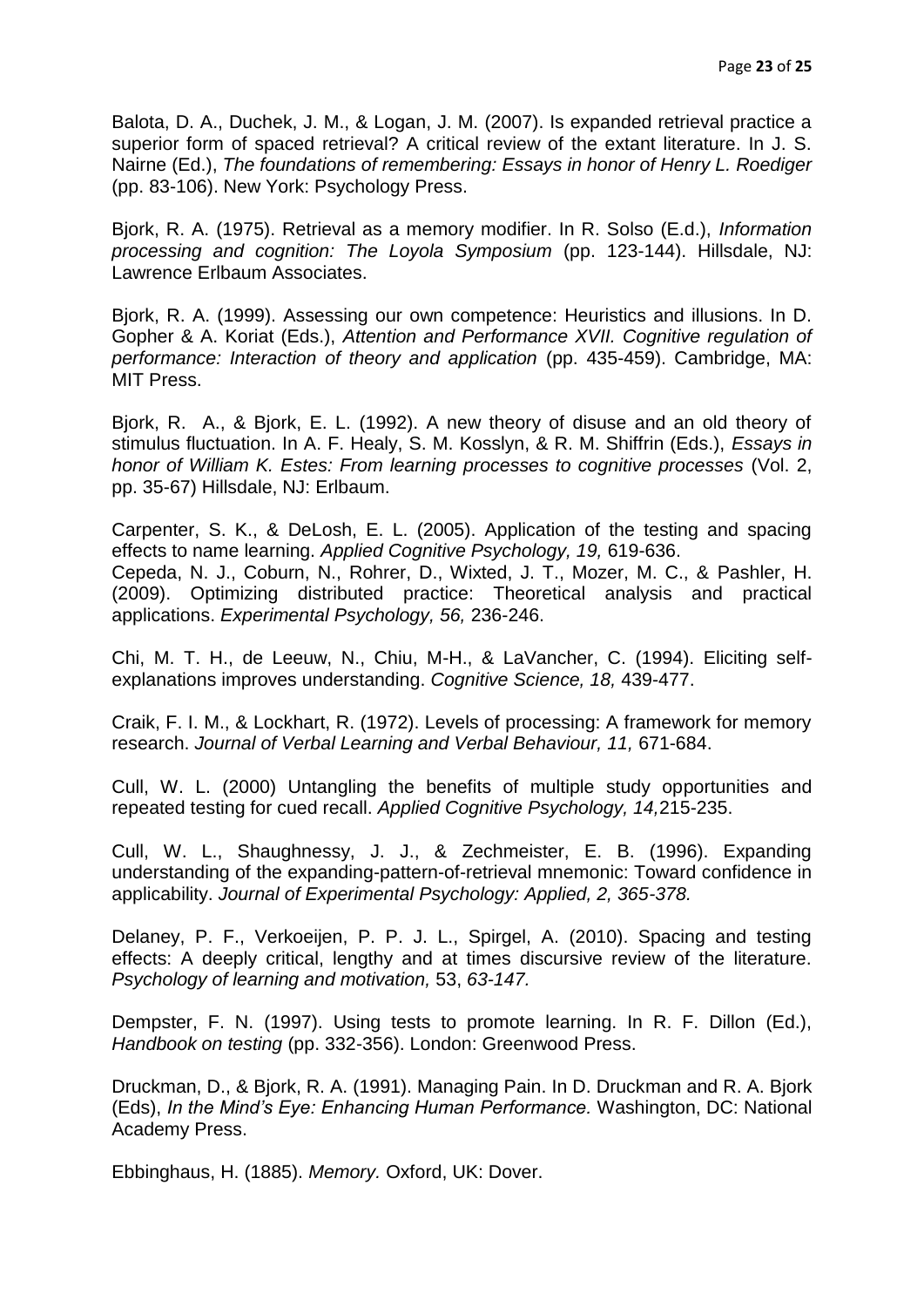Fritz, C. O. (2011). Testing, Generation and Spacing Applied to Education. In A. Benjamin (Ed.), *Successful remembering and successful forgetting: A Festschrift in honor of Robert A. Bjork* (pp.199-216). London: Psychology Press.

Fritz, C. O., & Morris, P.E. (2003). *Expanding retrieval practice: Investigating the*  parameters. Paper presented at the 5<sup>th</sup> Biennial Conference of the Society for Applied Research in Memory and Cognition, Aberdeen. Lancaster, UK.

Glover, J. A. (1989). The 'testing' phenomenon: Not gone but nearly forgotten. *Journal of Educational Psychology, 81,* 392-399.

Hadwin, A. F., & Wine, P. H. (2009). Study strategies have meagre support: a review with recommendations for implementation. *The Journal of Higher Education, 67, 692-715.*

Fleming, V. M. (2001). Helping students learn to learn by using checklists, modified rubrics and email. *Journal of Excellence in College Teaching, 12,* 4-21.

James, W. (1890). *The principles of psychology.* Cambridge, MA: Harvard University Press.

Jones, H. E. (1923). Experimental studies of college teaching. *Archives of Psychology, 10,* 68.

Karpicke, J. D., & Roediger, H. L., (2007). Expanding retrieval practice promotes short-term retention, but equally spaced retrieval enhances long-term retention. *Journal of Experimental Psychology: Learning, Memory, and Cognition, 33*, 704-719.

Karpicke, J. D., & Roediger, H. L., (2007). The critical importance of retrieval for learning. *Science, 319,* 966-968.

Karpicke, J. D., & Roediger, H. L., (2010). Is expanding retrieval a superior method for learning text materials? *Memory and Cognition, 38,* 116-124.

Landauer, T. K., & Bjork, R. A. (1978). Optimal rehearsal patterns and name learning. In M. M. Gruneberg, P. E. Morris, & R. N. Sykes (Eds.), *Practical aspects of memory* (pp. 625-632). London, UK: Academic Press.

Mace, C. A. (1932). *The psychology of study.* London: Methuen.

Morris, P. E., & Fritz, C. O. (2000). The name game: Using retrieval practice to improve the learning of names. *Journal of Experimental Psychology: Applied, 6, 124- 129.*

Morris, P. E., & Fritz, C. O. (2002). The improved name game: Better use of expanding retrieval practice. *Memory, 10,* 259-266.